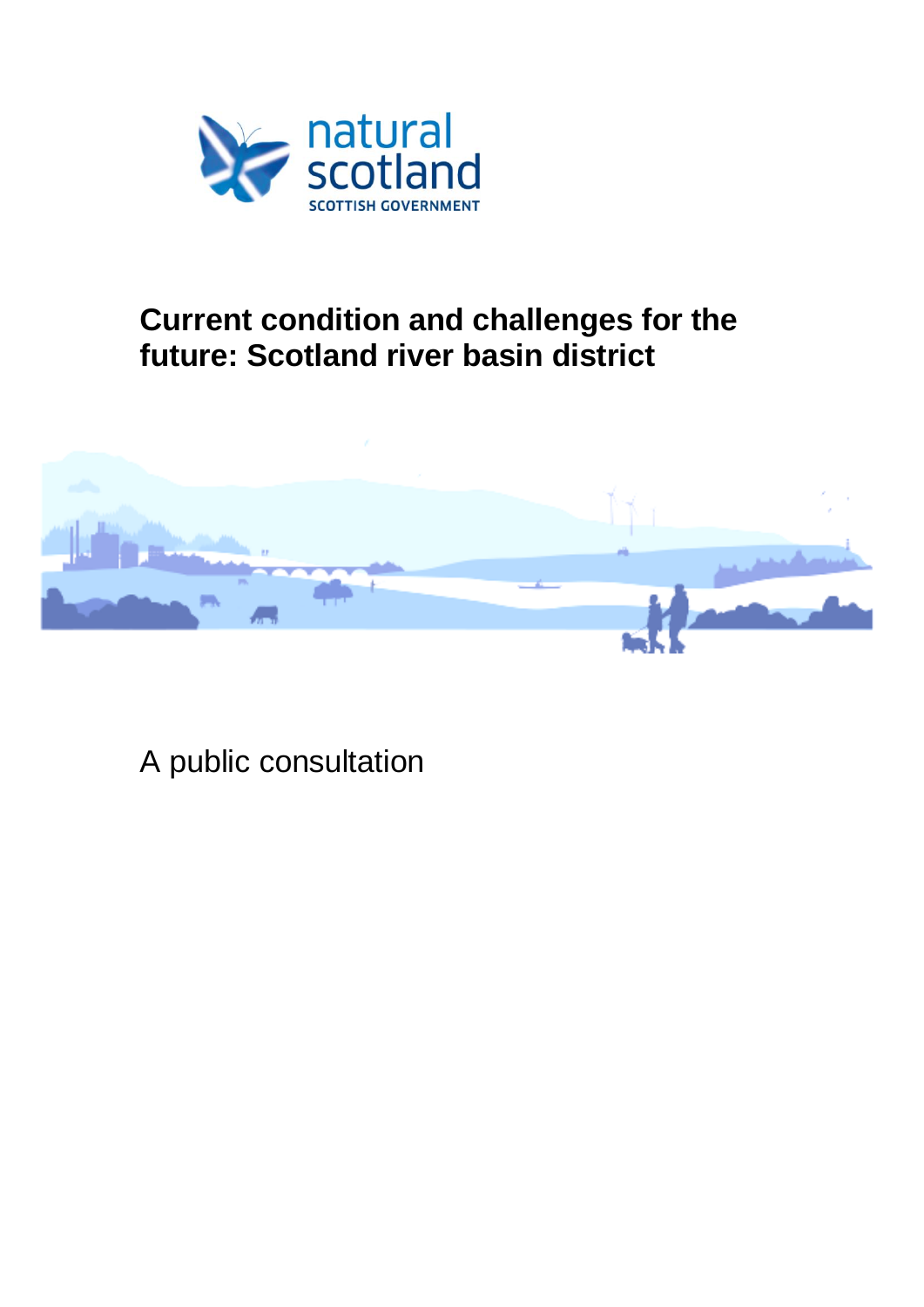#### **Foreword**

This consultation provides you with the opportunity to contribute to the development of new approaches to address the significant water management challenges in the Scotland river basin district. It also describes the condition of the water environment and progress towards achievement of improvement objectives set for 2015.

The information and analyses presented in this document support the development of the second river basin plan to be published in 2015. We welcome your views, ideas and hopefully strong support, for making the step changes required to meet our key water management challenges. This consultation is part of wider ongoing engagement with stakeholders and advisory groups.

Since publishing the first river basin plan, our understanding of impacts on the water environment has greatly improved. We have made significant progress and partnership working has strengthened. However, there is still a lot of work to be done in order to meet the challenge of achieving good ecological status for the waters in the Scotland river basin. Your input to this consultation and involvement in the second river basin plan is essential to meet our shared goal of sustainable water management.

James C Cuvan

**James Curran Chief Executive, Scottish Environment Protection Agency**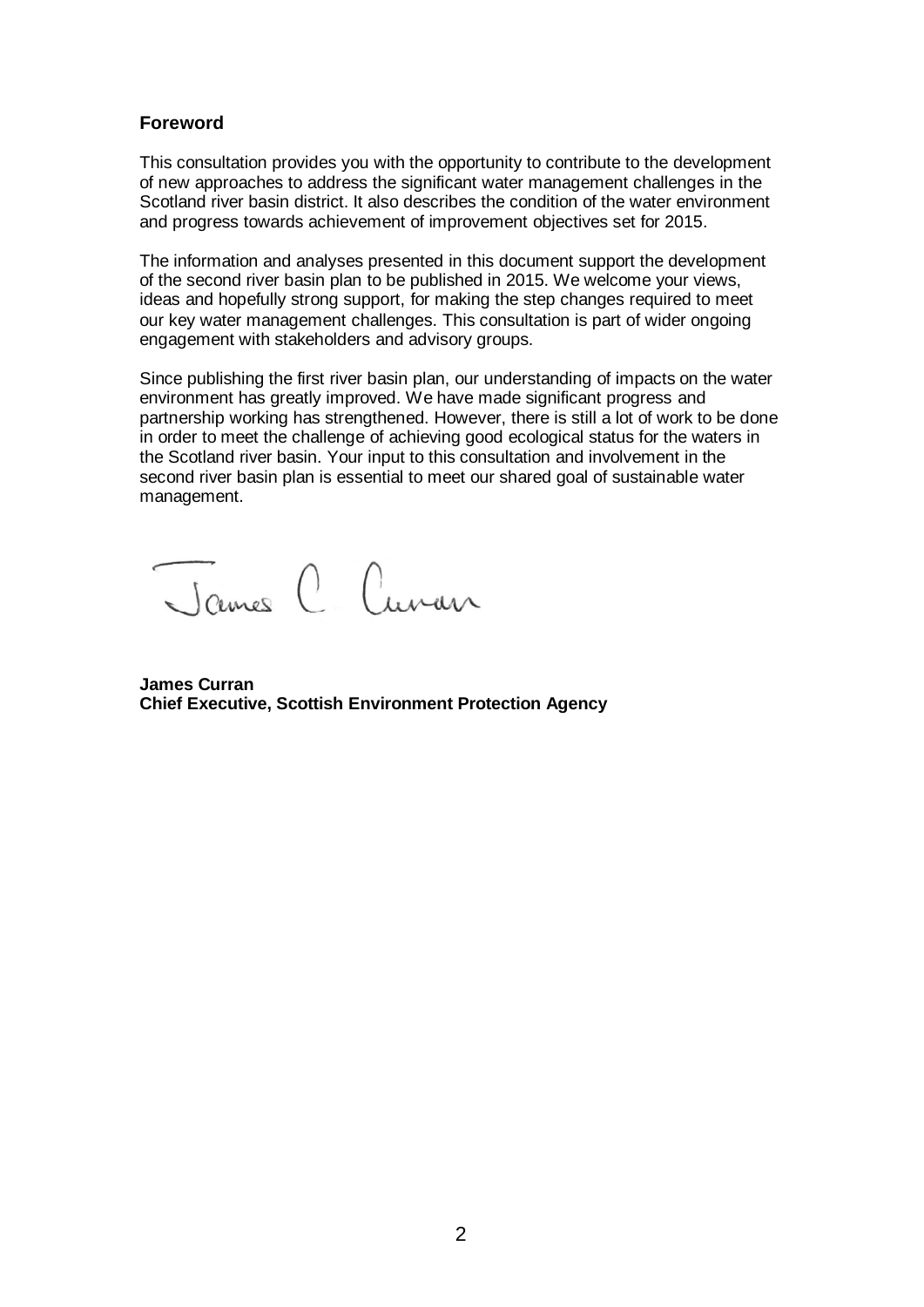## **Contents**

| 1. Introduction                                                                       | 4  |
|---------------------------------------------------------------------------------------|----|
| 2. Benefits provided by the water environment                                         | 6  |
| 3. Current condition of the water environment in the<br>Scotland river basin district | 6  |
| 4. Progress towards our improvement targets                                           | 9  |
| 5. Significant water management challenges                                            | 17 |
| 6. Summary and next steps                                                             | 24 |
| Annex: List of consultation questions                                                 | 26 |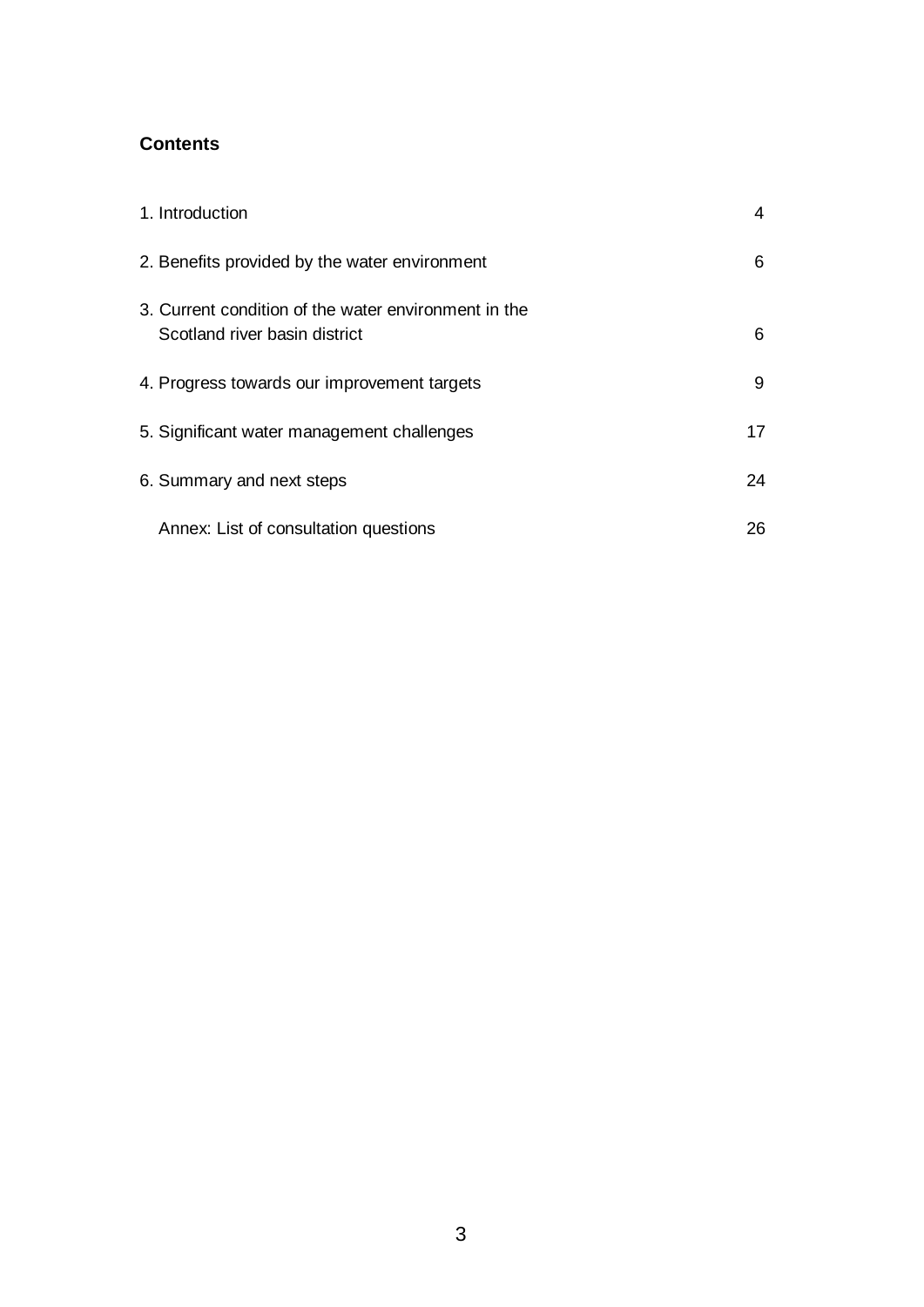## **1. Introduction**

At the end of 2009, the first management plan for the rivers, lochs, estuaries, coastal waters and groundwaters in the Scotland river basin (Map 1) was published. The plan identified where our waters are in a good or excellent condition and where they are under pressure. It also set improvement targets for 2015, 2021 and 2027 and put in place a programme of measures for achieving them.

Since the publication of the plan, we – the Scottish Government, the Scottish Environment Protection Agency (SEPA) and all Scotland's other responsible authorities and public bodies – have been working with water users and land managers to make the improvements needed to achieve our targets for 2015. SEPA has also been carrying out monitoring to improve its understanding of the pressures and impacts on the water environment and the effectiveness of the actions we have been taking.

We now need to start work to prepare a second river basin management plan for publication at the end of 2015. The information contained within this document will provide the starting point for the second plan. There are three main parts to the report<sup>1</sup>:

- A description of the current condition of the water environment and protected areas in the Scotland river basin district.
- An assessment of progress towards achieving the improvement targets we set for 2015.
- Identification of the significant water management challenges we need to  $\bullet$ address in order to meet our objectives for the second and third cycles of river basin management planning.

We are seeking your views on the significant management challenges and on potential new options for tackling them. We have asked specific questions in relation to the management challenges discussed in Section 5; however you are welcome to feedback on any aspect of this document. The ways you can respond are detailed at the end of this document and the complete list of consultation questions is found in the Annex. Your responses will help us in developing draft proposals for the second river basin management plan. We will consult on those proposals towards the end of 2014.

A significant amount of technical analysis underpins this document. You can access more detailed information at different spatial scales online by using the [supporting](http://www.sepa.org.uk/water/river_basin_planning/significant_issues/CCCF_Data_Application.aspx) data [application](http://www.sepa.org.uk/water/river_basin_planning/significant_issues/CCCF_Data_Application.aspx)<sup>2</sup>. The application will enable you to do custom searches on specific bodies of water or catchments of interest to you. There you will also find information on our updated analysis of the benefits provided by the water environment. Links to the application are provided throughout the consultation.

We have also been working in partnership to produce the first Flood Risk Management (FRM) Strategies for publication at the end of 2015. These will identify

**TECLED 10**<br><sup>1</sup> This summary together with the information available in the supporting data application update the analyses and reviews required by Article 5 of the Water Framework Directive and provide the overview of significant water management issues required by Article 14.<br><sup>2</sup> The quanoting engligation is found an SEDA's river besin planning uraboite: The supporting application is found on SEPA's river basin planning website:

[http://www.sepa.org.uk/water/river\\_basin\\_planning/significant\\_issues/CCCF\\_Data\\_Applicatio](http://www.sepa.org.uk/water/river_basin_planning/significant_issues/CCCF_Data_Application.aspx) [n.aspx](http://www.sepa.org.uk/water/river_basin_planning/significant_issues/CCCF_Data_Application.aspx)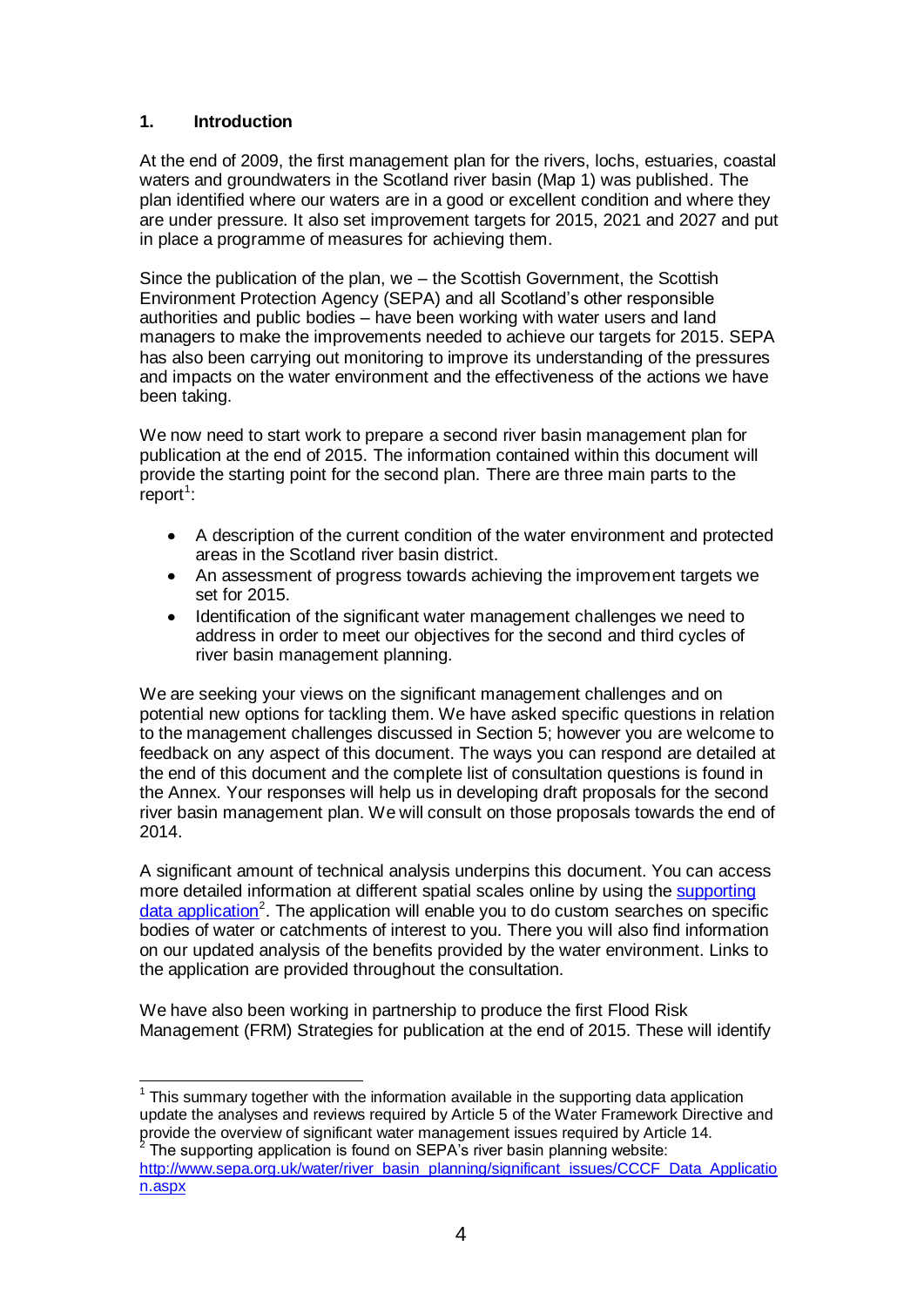the most sustainable measures to manage flood risk, some of which may also help address some of the key management challenges identified in this report.

**Map 1: Scotland river basin district**

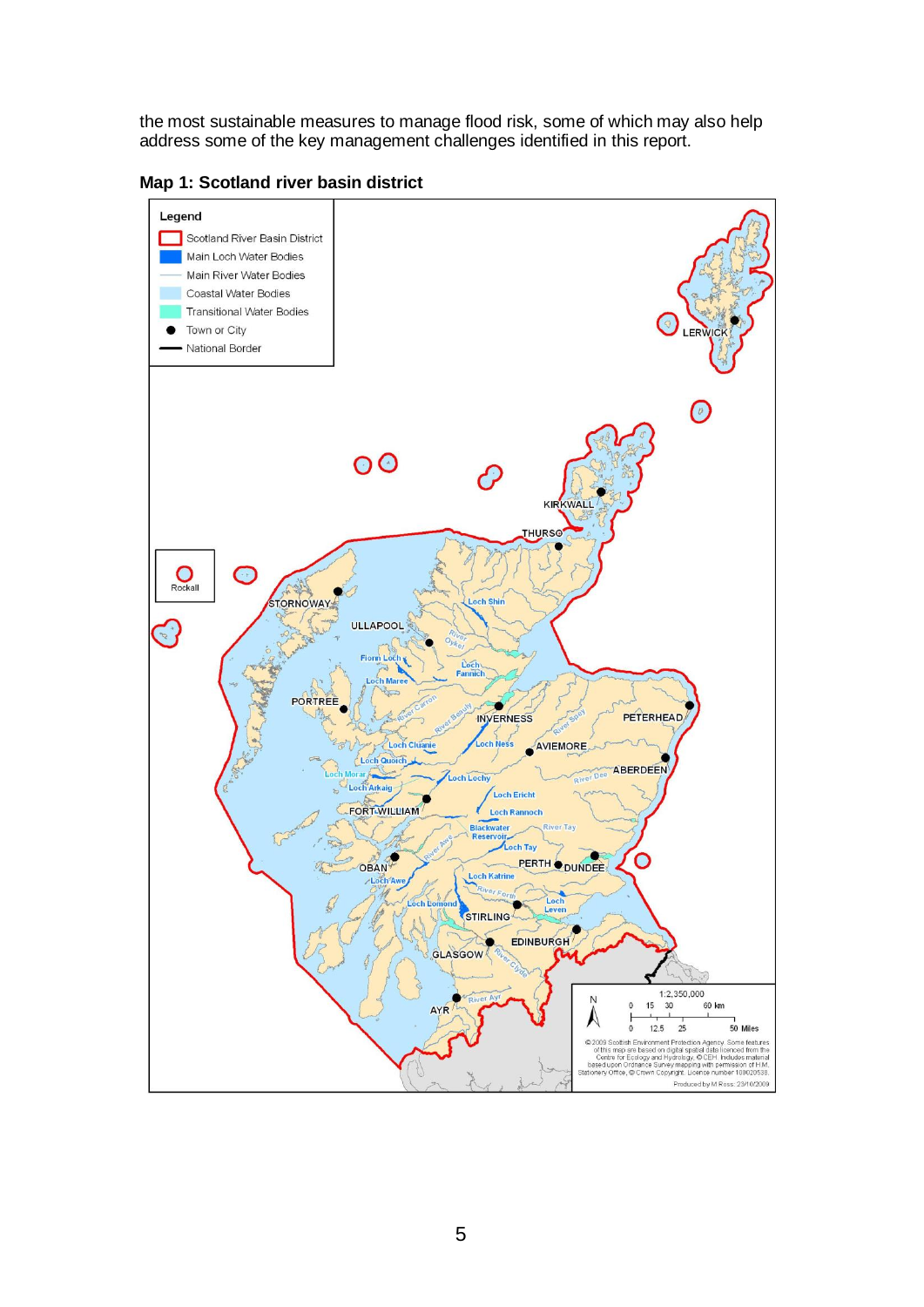## **2. Benefits provided by the water environment**

We all enjoy the benefits of a clean and healthy water environment. Protecting these benefits and maximising their accessibility is at the heart of river basin planning. It is our role to ensure that we sustainably manage the many ways in which we use the water environment - from generating electricity to supplying communities with drinking water to enjoying walks near our many rivers, lochs and coastal areas.

Obtaining benefits from the water environment, such as hydroelectricity and drinking water, can sometimes come at the cost of adverse impacts to ecological quality. A key aim of river basin management is to appropriately balance competing demands when making decisions about protection of the water environment.

Since 2009, SEPA has been gathering information on a range of benefits that the water environment provides for us. To find out more about how the water environment contributes to our social and economic well-being, please go to the [supporting data application.](http://www.sepa.org.uk/water/river_basin_planning/significant_issues/CCCF_Data_Application.aspx)

The improvements we make to the water environment in the Scotland river basin will provide a number of wider benefits, including increased potential for economic growth, enhanced recreation and leisure activities and a healthy environment we can pass on to future generations.

## **3. Current condition of the water environment in the Scotland river basin district**

#### **3.1 Current condition of the water bodies in the Scotland river basin district**

SEPA updates its assessment of the status of the water bodies in the Scotland river basin district annually. Figure 1 summarises the results, based on monitoring information collected up until the end of 2012. An assessment taking account of monitoring undertaken in 2013 will be available in 2014.





Further details are available in th[e supporting data application.](http://www.sepa.org.uk/water/river_basin_planning/significant_issues/CCCF_Data_Application.aspx)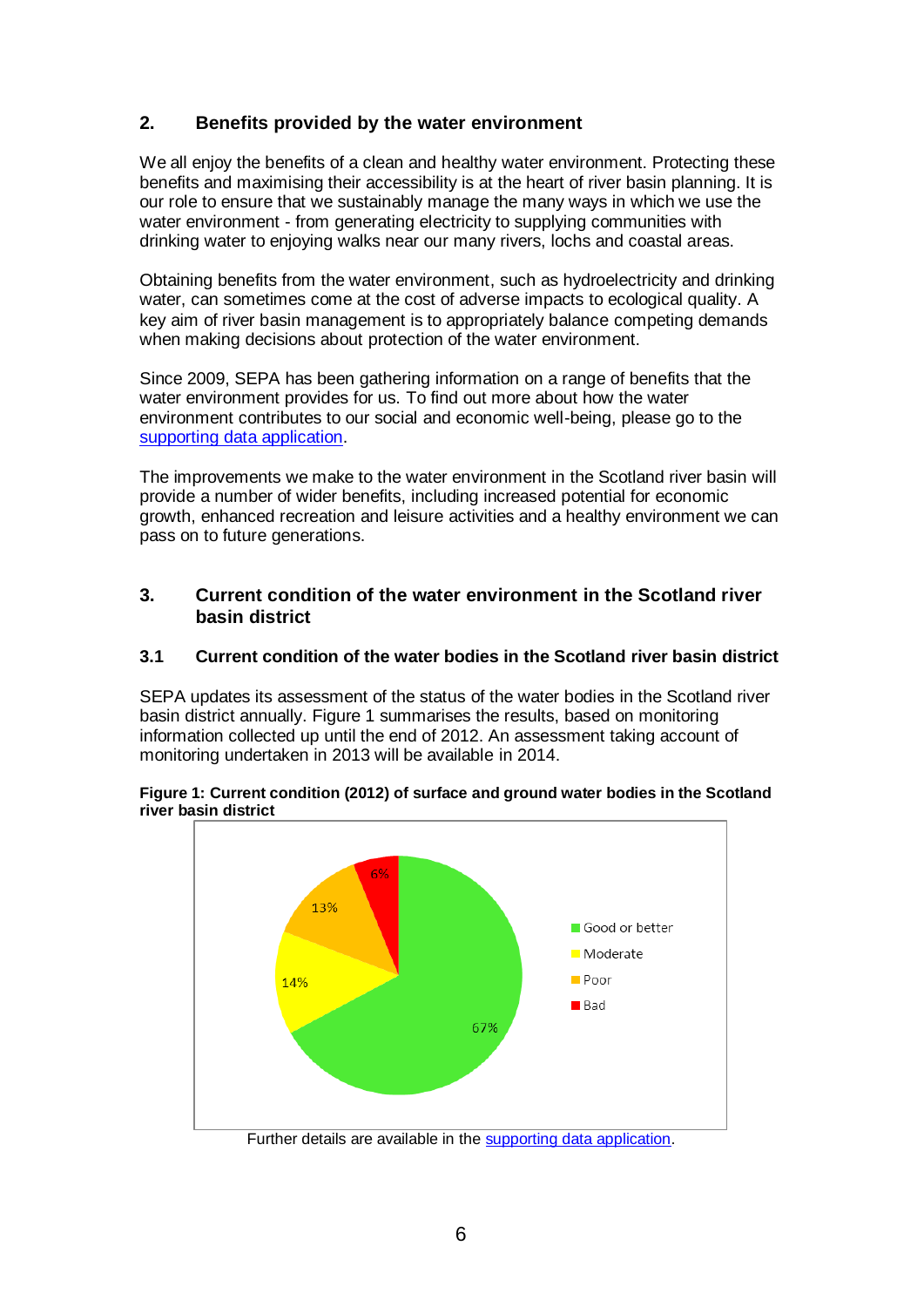By the end of 2012, the number of water bodies in good or better condition had increased by just over 2% since the classification results published in the 2009 river basin plan<sup>3</sup>. At this mid-point of the river basin planning cycle, the impact of our programme of measures on the condition of water bodies is expected to be small. It takes time to turn plans into changes on the ground. It also takes time for changes on the ground to come through in monitoring results. This is partly due to lag times in the recovery of plant and animal communities and groundwater response times and partly because SEPA's assessments are based on combining and averaging monitoring results collected over a number of years.

SEPA has collected more baseline information about pressures and impacts on the water environment. This has resulted in changes to classifications that are unrelated to any measures that have been taken. This further information has also revealed that large gaps in our understanding remain and it is likely that SEPA's latest assessments underestimate the extent of pressures such as river straightening on the physical condition of water bodies, presence of some toxic substances and impacts from contaminated land.

## **3.2 Preventing deterioration**

Many of our waters are already in a good or excellent condition, a situation enjoyed by only a few countries across Europe. Protecting our waters from deterioration is one of our principal aims. To help us to do this, SEPA has identified waters that are close to the bottom of a status class and hence where careful management of pressures may be needed to prevent deterioration of status. Waters in which trends in the concentrations of pollutants may cause deterioration unless appropriate action is taken, and waters whose ecological quality is at risk from the spread of invasive non-native species (Table 1), have also been identified.

|                               | Waters close to the<br>bottom of a status class |                                  | <b>Waters in which</b><br>a deteriorating<br>trend is present | <b>Waters at risk</b><br>from the spread<br>of invasive non- |
|-------------------------------|-------------------------------------------------|----------------------------------|---------------------------------------------------------------|--------------------------------------------------------------|
|                               | <b>Water</b><br>quality                         | <b>Water flows</b><br>and levels | <b>Water quality</b>                                          | native species                                               |
| Number of<br>water bodies     | 211                                             | 13                               | 89                                                            | 150                                                          |
| Percentage of<br>water bodies | 7%                                              | $1\%$                            | 3%                                                            | 5%                                                           |

**Table 1: Targeting effort to protect waters from deterioration**

Further details are available in the [supporting data application.](http://www.sepa.org.uk/water/river_basin_planning/significant_issues/CCCF_Data_Application.aspx)

Many activities have the potential to cause deterioration. SEPA and other regulators set conditions of authorisation for new activities, and undertake subsequent audit and monitoring. These regulatory controls are designed to ensure the activities are undertaken in such a way that the water environment is protected. Those carrying out the activities have an important role to play in helping to prevent deterioration by adhering to these conditions.

However, not all pressures can be managed through regulatory controls. Table 1 has shown that 5% of water bodies in the Scotland river basin district are potentially at risk from the spread of invasive, non-native species. Table 2 identifies the key

 $\overline{\phantom{a}}$  $3$ Note that 2012 results are not directly comparable with previous years due to additional evidence, improved methodologies and water body changes introduced since 2009. Classification results in the 2009 plan are based on data collected up to the end of 2008.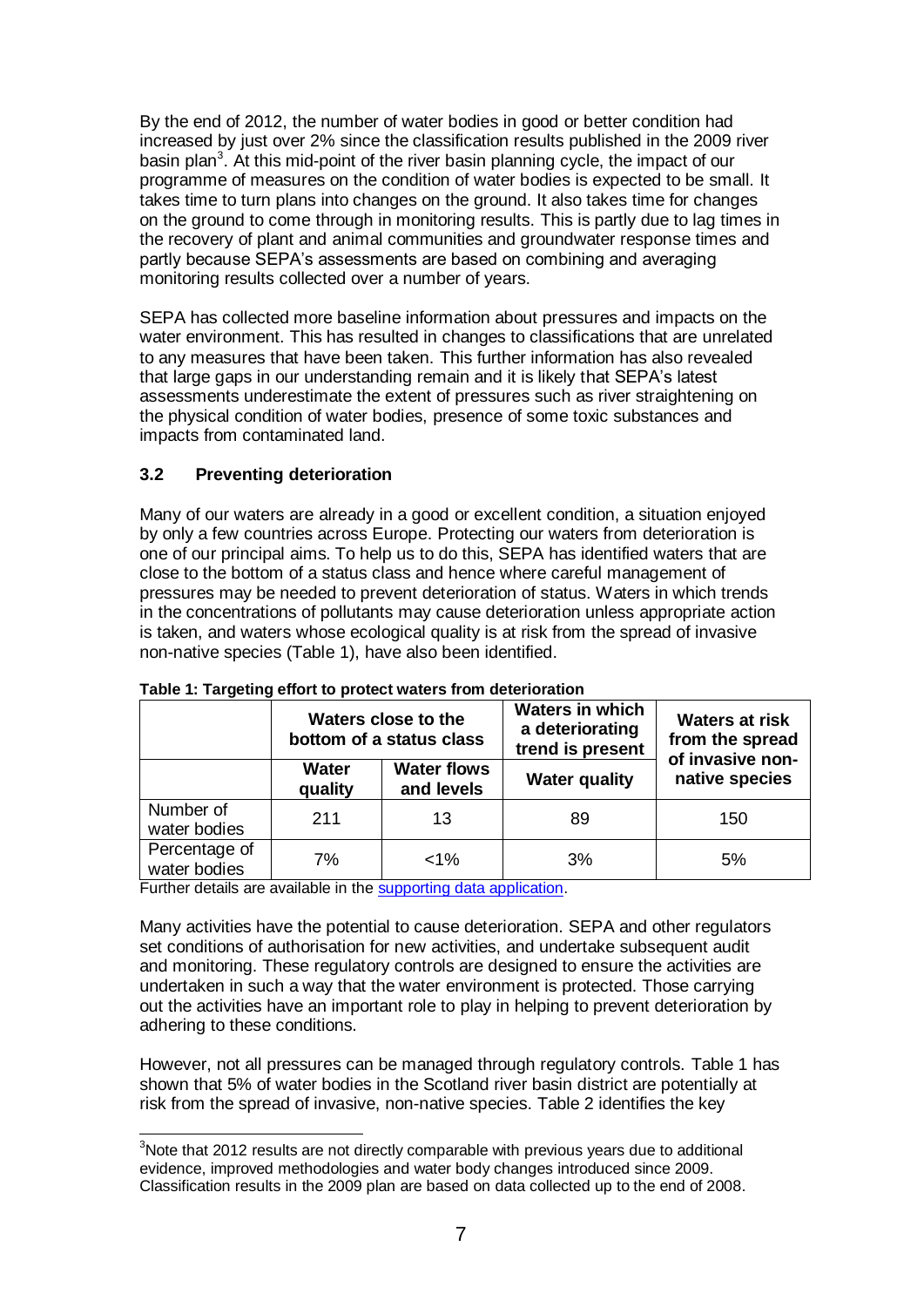species where a risk of deterioration is likely unless appropriate controls and management are put in place.

| <b>Species</b>     |                                                                                 | <b>Number of water bodies</b><br>at risk of deterioration<br>by 2027 |
|--------------------|---------------------------------------------------------------------------------|----------------------------------------------------------------------|
| Marine species     | <b>Colonial Tunicate</b>                                                        | 19                                                                   |
|                    | Didemnum vexillum)                                                              |                                                                      |
|                    | Common Cord-grass                                                               | 8                                                                    |
|                    | (Spartina anglica)                                                              |                                                                      |
|                    | Leathery Sea Squirt                                                             | 40                                                                   |
|                    | (Styela clava)                                                                  |                                                                      |
| Freshwater species | <b>Australian Swamp</b>                                                         | $\overline{2}$                                                       |
|                    | Stonecrop (Crassula                                                             |                                                                      |
|                    | helmsii)                                                                        |                                                                      |
|                    | Riparian Vegetation <sup>1</sup>                                                | 15                                                                   |
|                    | North American Signal                                                           | 90                                                                   |
|                    | Crayfish (Pacifastacus                                                          |                                                                      |
|                    | <i>leniusculus</i> )                                                            |                                                                      |
|                    | Includes Giant Hogweed (Heracleum mantegazzianum), Japanese Knotweed (Fallopia  |                                                                      |
| glandulifera).     | japonica), Rhododendron (Rhododendron ponticum) and Himalayan Balsam (Impatiens |                                                                      |

**Table 2: Risk of deterioration from invasive non-native species**

The main known species posing a risk of deterioration in marine areas is the leathery sea squirt, and in freshwaters is the North American signal crayfish. The leathery sea squirt causes damage by competing for space and food with native and aquaculture species, e.g. mussels and oysters. This and other marine species are spread through human activities. North American signal crayfish adversely impact native freshwater flora and fauna by consuming large quantities of plants and invertebrates, or by destabilising aquatic environments by burrowing into the banks of rivers and ponds.

## **3.3 Current condition of protected areas**

The water in the Scotland river basin district also supports specific protected areas that have been designated because of their importance for wildlife conservation, bathing, drinking water supply, shellfish harvesting, or their vulnerability to eutrophication. SEPA's assessment of the current condition of shellfish water and bathing water protected areas together with Scottish Natural Heritage's (SNH's) assessment of the current condition of areas protected under European legislation for the conservation of wildlife is shown in Table 3 on the following page.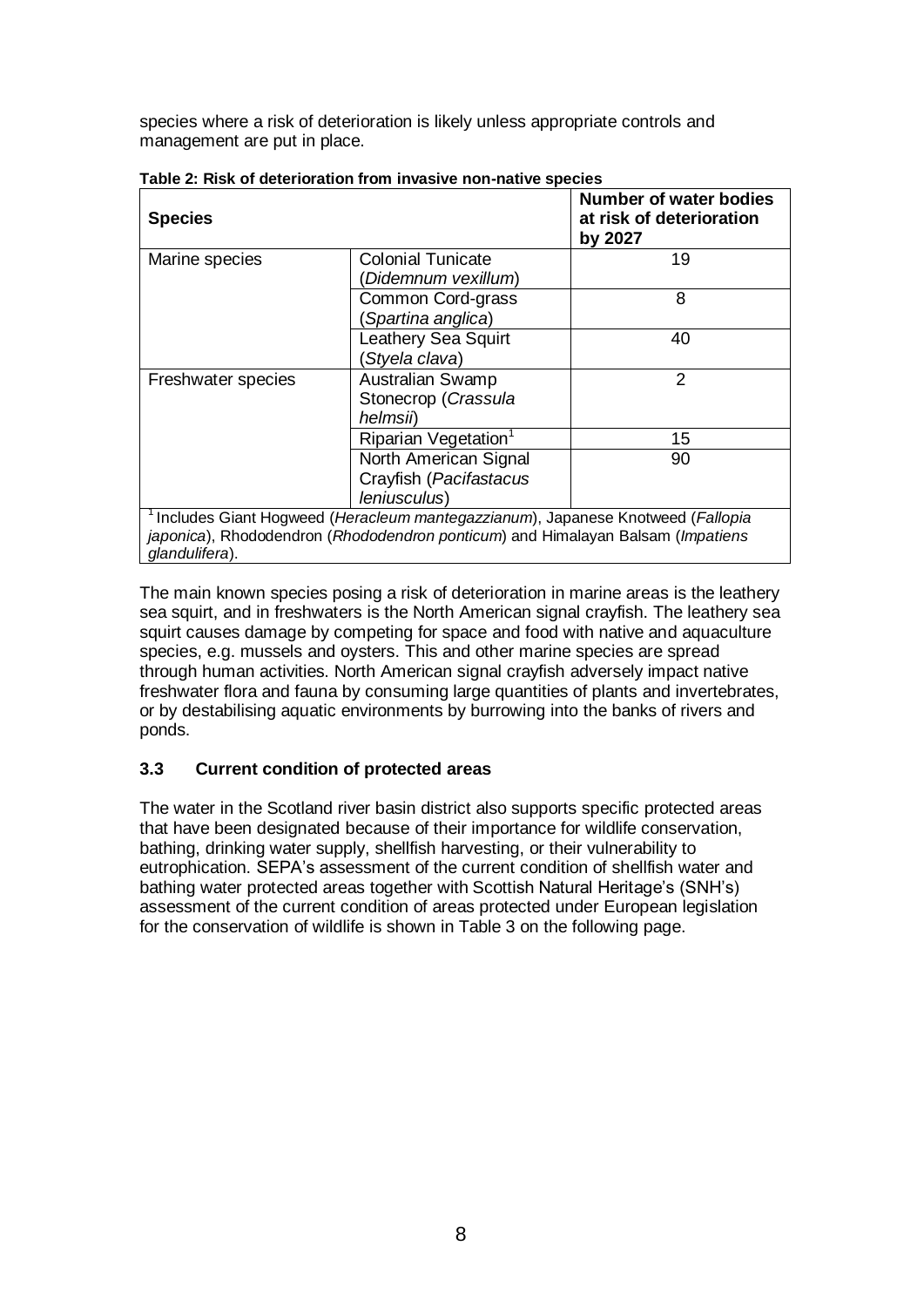| <b>Number of protected</b><br>areas at target<br>condition | Percentage of protected<br>areas at target condition |
|------------------------------------------------------------|------------------------------------------------------|
| 55                                                         | 70%                                                  |
| 62                                                         | 82%                                                  |
|                                                            |                                                      |
| 287                                                        | 89%                                                  |
|                                                            |                                                      |

**Table 3: Current condition (2012) of protected areas<sup>4</sup> in the Scotland river basin district**

Further details are available in the [supporting data application.](http://www.sepa.org.uk/water/river_basin_planning/significant_issues/CCCF_Data_Application.aspx)

The main objective for drinking water protected areas (DWPAs) is to prevent any deterioration in water quality that could compromise water supplies unless purification treatment is increased. Over 800 DWPAs have been designated in Scotland; SEPA and Scottish Water have identified that 14 of these are at risk. For nutrient sensitive protected areas, 171 Urban Waste Water Treatment Directive nutrient sensitive areas and three Nitrate Vulnerable Zones have been designated.

## **4 Progress towards our improvements targets**

In 2009, targets were set for reducing pollution, reinstating fish passage at manmade barriers to migration, restoring damaged habitats and mitigating overabstraction of water. Our overall objective for 2015 is to improve 71% of waters in the Scotland river basin to good or better. The targets were designed to help improve the ecological quality of our rivers, lochs, estuaries, groundwaters and coastal waters. Targets were also put in place for improving protected areas. This section sets out SEPA's assessment of whether we are on track to achieve our targets.

## **4.1 Improvement targets for water quality**

In approximately 83% of water bodies in the Scotland river basin district, water quality was already good or excellent in 2008. We set targets for improving water quality in an additional 6% of water bodies by 2015. At this stage, we are set to improve water quality in 3% of water bodies by 2015 (Figure 2 on the following page).

 $\overline{a}$ <sup>4</sup>Note that 2012 results are not directly comparable with previous years due to changes to the number of designations for these protected areas since 2009.

<sup>&</sup>lt;sup>5</sup>The targets are defined in terms of the number of bacteria in shellfish.

 $6$ The targets are defined in terms of the number of bacteria in the bathing water. This assessment uses the more stringent standards as outlined in the revised Bathing Water Directive which will be used for reporting from 2015. In 2012 SEPA reported that 97% of bathing waters passed using the existing standards.

 $7$ The targets are defined in terms of the conservation objective of the site in so far as their achievement depends on the status of the water environment.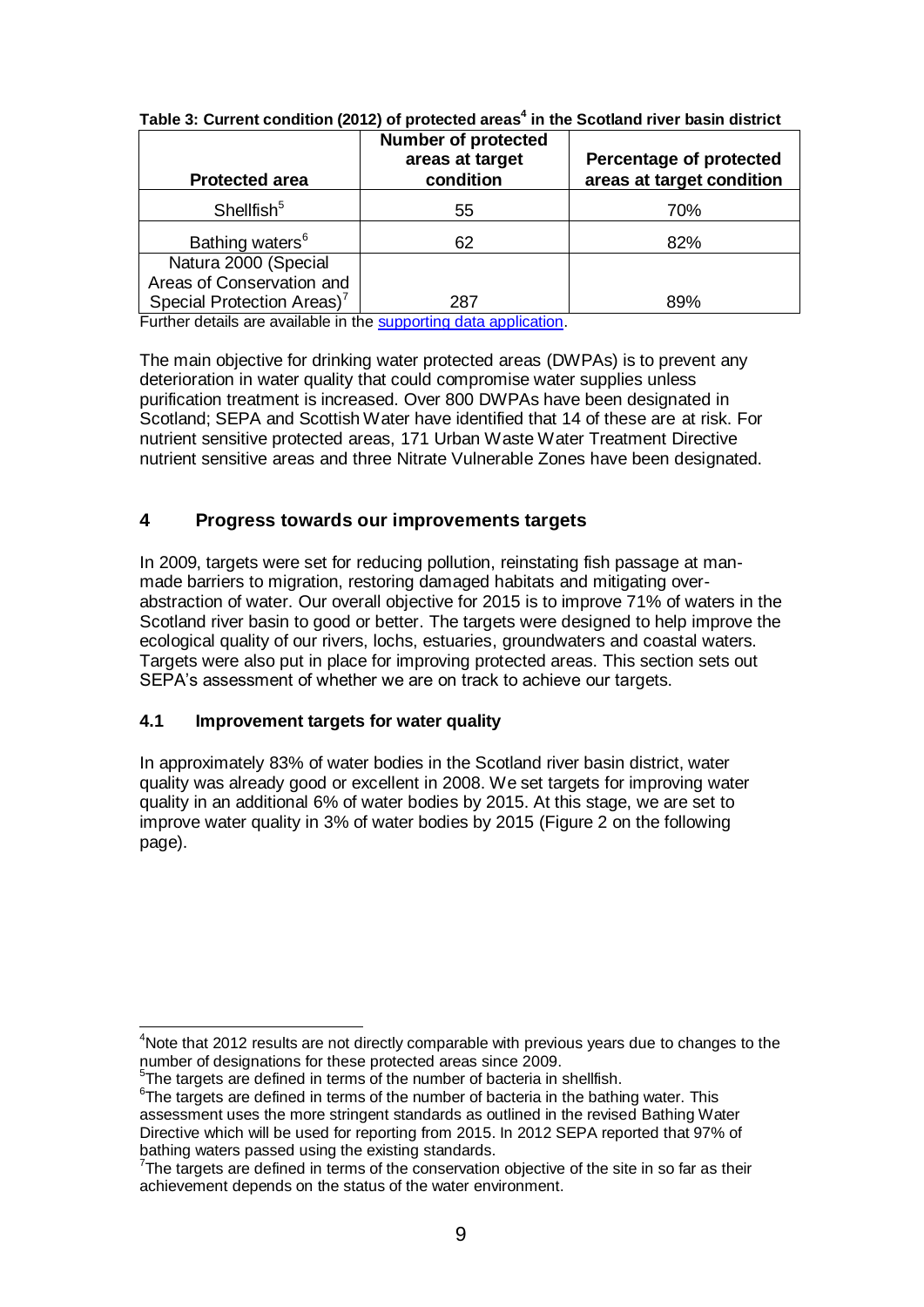

**Figure 2: Progress towards water quality improvement targets**

Significant sources of pollution include excessive inputs of plant nutrients such as phosphorus and nitrogen, which affect the quality of more water bodies than inputs of any other pollutant. The main sectors causing these inputs include agriculture and sewage discharges. Analysis of the key water pollution sources (Figure 3) indicates that for sewage discharges we are largely on track to meet our 2015 target objectives. For rural diffuse pollution, we are at risk of not meeting our objectives for over half of planned improvements.



**Figure 3: Progress on reducing sources of pollution**

In the first plans we also set out longer-term improvement targets for water quality for 2021 and 2027 (Figure 4 on the following page). Achieving these targets will depend to a large extent on our ability to reduce pollution from agriculture and from discharges of sewage. We expect to meet most of our targets for sewage disposal through the Scottish Water Quality and Standards (Q&S) programme; however, given the number of improvements for sewage disposal required beyond 2015, it is important that we ensure opportunities to reduce costs are explored wherever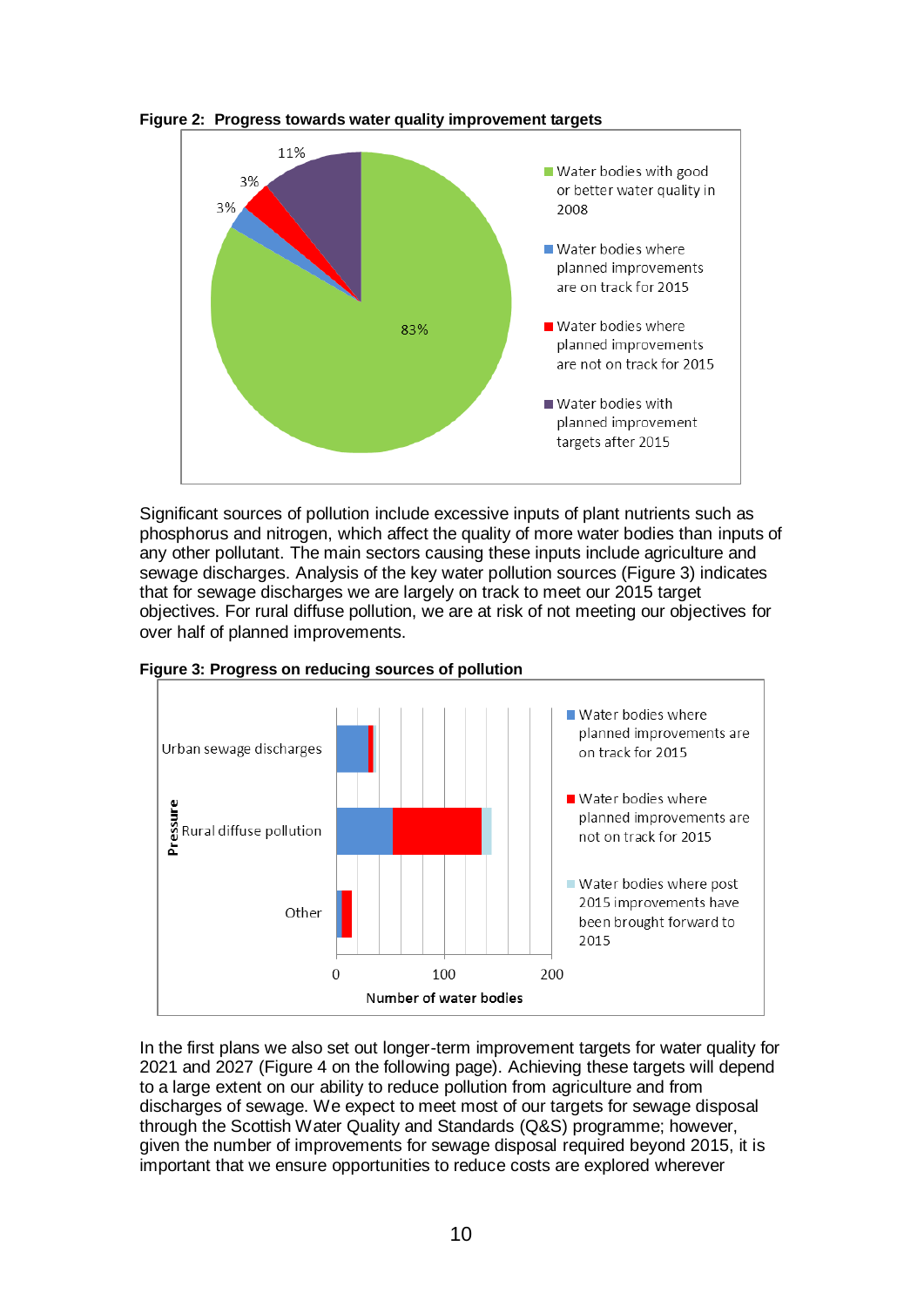possible. The challenges associated with meeting our targets for rural diffuse pollution are discussed in Section 5.2.



**Figure 4: Water quality improvements planned to meet 2021 and 2027 targets**

\*Other pollution sources include improvements for activities such as recreation and landfill.

#### **4.2 Improvement targets for water flows and levels**

In 86% of water bodies, water flows and levels were already good or better in 2008. We set a target of improving flows and levels in an additional 3% of water bodies by 2015. We are on track to achieve this goal (Figure 5).



**Figure 5: Progress towards improvement targets for water flows and levels**

The main pressures on flows and levels are water abstractions for public water supply, hydroelectricity generation and agricultural abstractions. Figure 6 on the following page summarises progress in addressing pressures on flows and levels resulting from different water uses.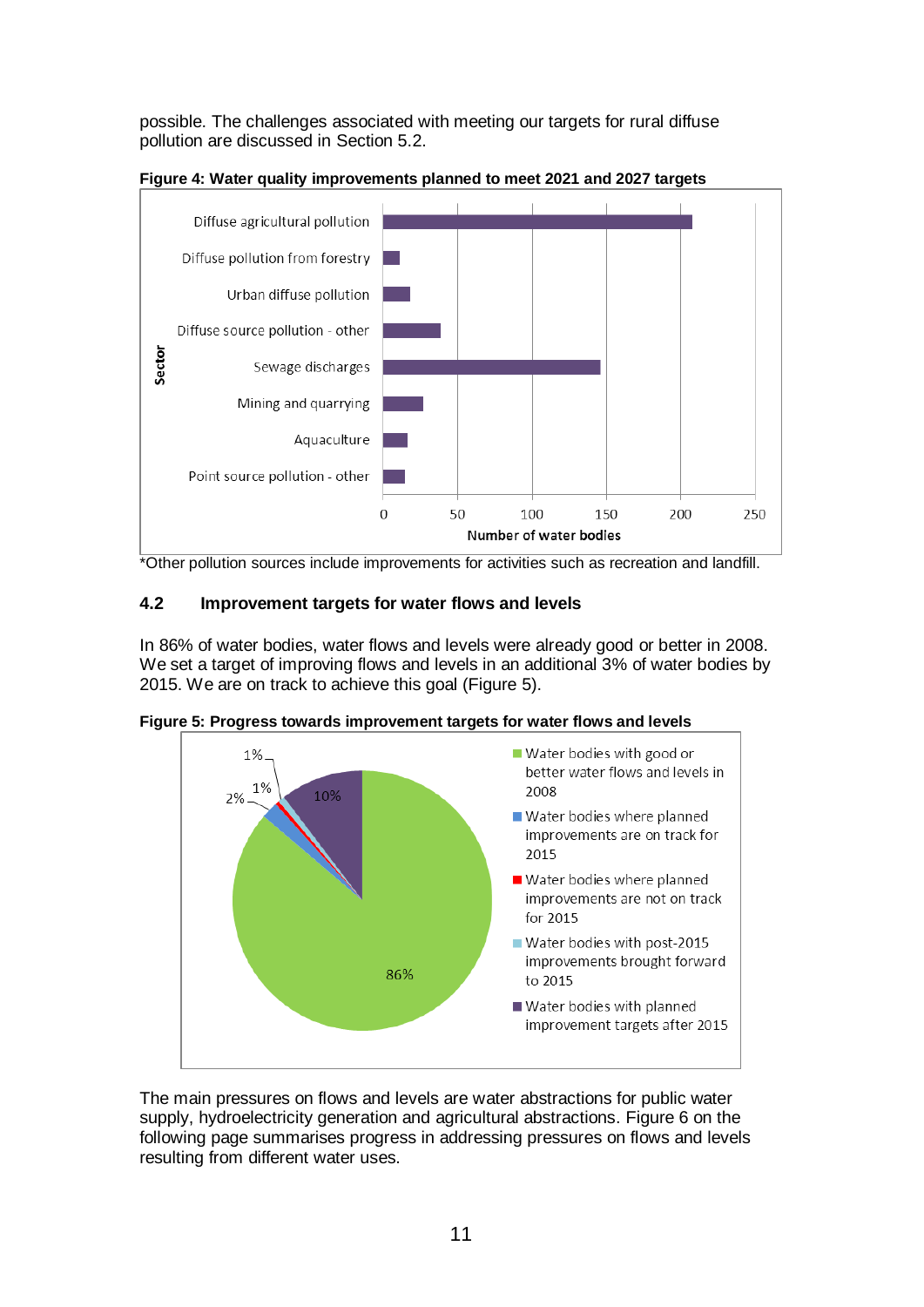

**Figure 6: Progress on reducing sources of water flows and levels pressures**

\*Other includes improvements for sectors such as manufacturing and aquaculture.

In the first plans we also set out longer-term improvement targets for water flows and levels for 2021 and 2027 (Figure 7). The majority of improvements planned are for public water supply, hydropower and agricultural abstractions. Regulatory controls for abstractions and impoundments underpin our management approach for reducing the pressures associated with these sectors.





\*Other includes improvements for sectors such as manufacturing and aquaculture.

#### **4.3 Improvement targets for the physical condition of the water environment**

In 2008, SEPA estimated that the physical condition of the water environment was good or better in around 78% of surface water bodies. In 2009 we set targets for improving the physical condition in 4% of surface water bodies. The vast majority of improvements planned by 2015 relate to removing barriers to fish migration and to addressing the legacy of physical changes to our rivers. At this stage, we are set to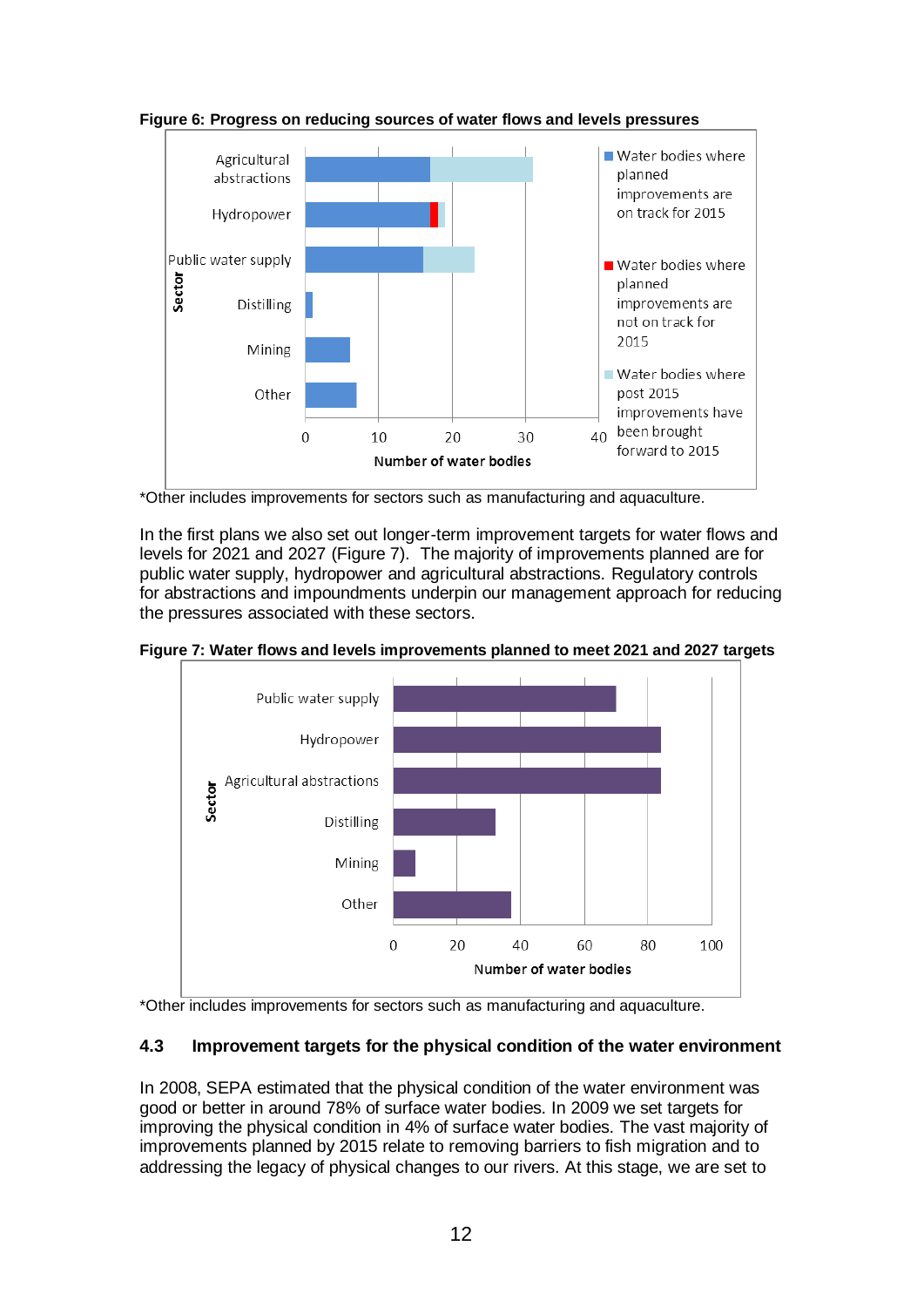see improvements to overall physical condition of 2% of water bodies by 2015 (Figure 8).



**Figure 8: Progress towards improvements to the physical condition of the water environment**

The main pressures on physical condition relate to engineering modifications (both historical and current), including barriers to fish migration (Figure 9). For engineering modifications we are at risk of not meeting our targets for the majority of planned improvements. The challenges associated with reducing impacts to the physical condition of the water environment are discussed in Section 5.3.



**Figure 9: Progress towards reducing physical condition pressures**

In the first plan we also set longer-term improvement targets for physical condition for 2021 and 2027 (Figure 10 on the following page). The majority of improvements planned are for engineering modifications (both historical and current structures) and barriers to fish migration.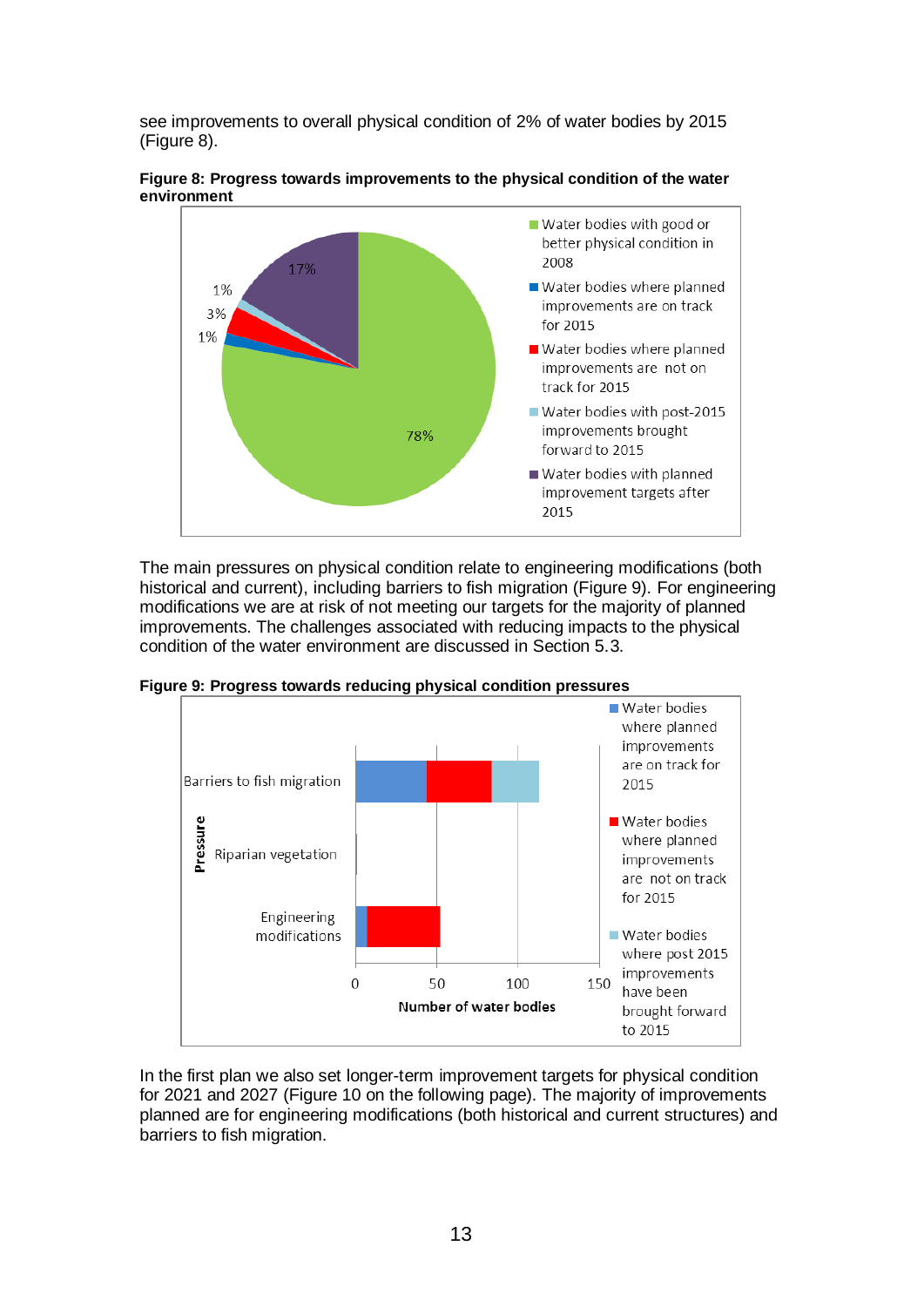

**Figure 10: Physical condition improvements planned to meet 2021 and 2027 targets**

## **4.4 Improvement targets for managing invasive non-native species (INNS)**

As no technically feasible control methods are available for some high impact species, notably North American signal crayfish and Australian Swamp Stonecrop, no improvement targets were set. For INNS impacting upon riparian vegetation, improvement targets have been assessed as pressures on the physical condition of the water environment (Section 4.3).

## **4.5 Improvements targets for protected areas**

In 2009 we set targets to improve the condition of a number of protected areas by 2015. Targets were set to improve one shellfish water, 23 bathing waters and eleven Natura 2000 areas (Special Areas of Conservation and Special Protection Areas) to their target conditions by 2015. Assessment of progress on improving these areas is shown in Figures 11-13 on pages 15 and 16.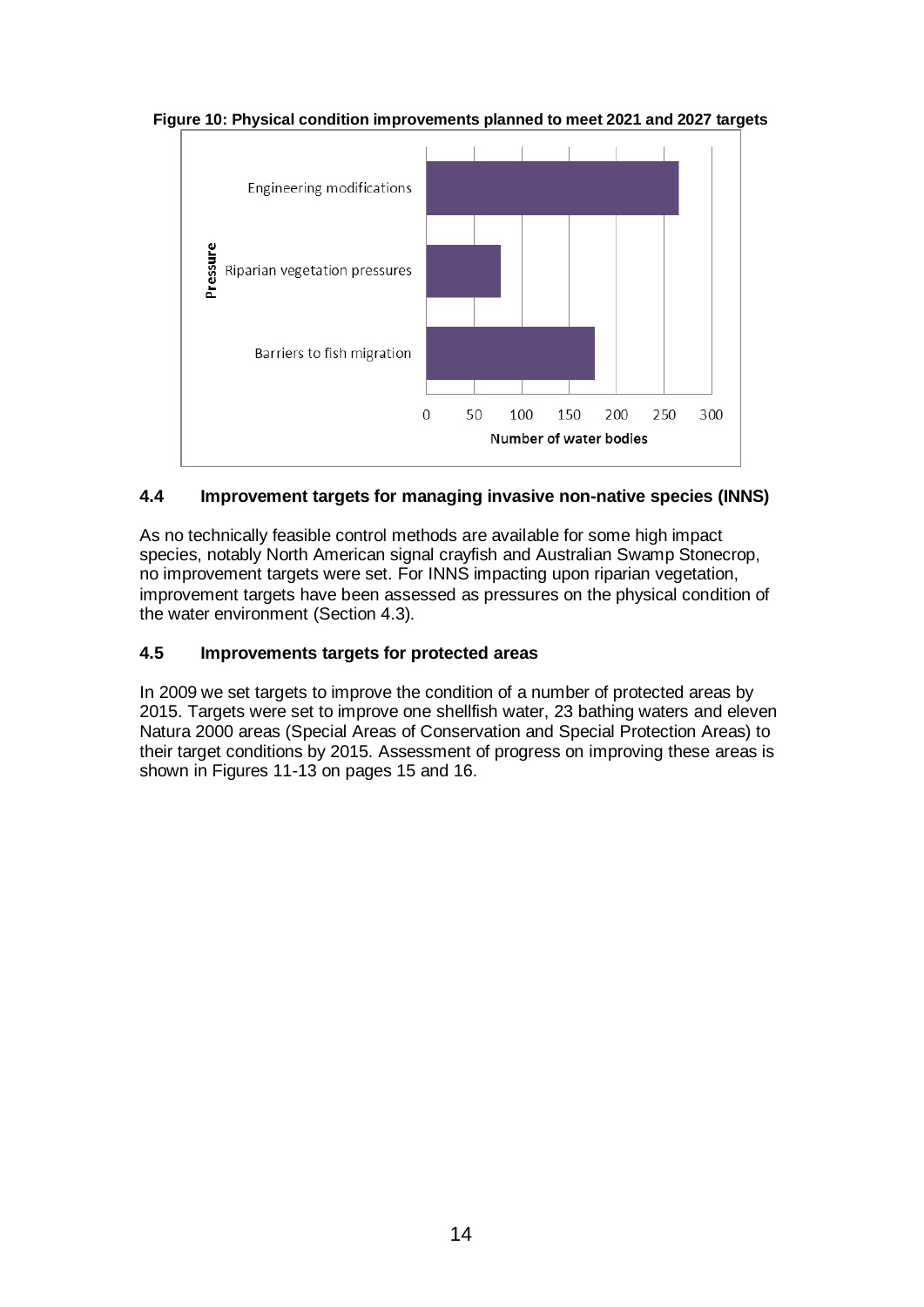

**Figure 11: Progress towards shellfish waters improvement targets<sup>8</sup>**

**Figure 12: Progress towards bathing waters improvements targets<sup>9</sup>**



Faecal bacteria in bathing and shellfish waters acts as an indicator of the general level of contamination and hence informs on the risk of illness from viruses or other water borne pathogens. Faecal bacteria can reach bathing waters and shellfish waters from a variety of different sources. Identifying the sources is a necessary first step so that action can be targeted appropriately. The combination of the time it takes to identify sources and the challenges involved in tackling the diffuse sources found means that we are currently not on track to achieve our improvement targets in 15 of these protected areas.

 $\overline{\phantom{a}}$  $8$  Note as only one improvement was planned by 2015 for shellfish waters, no shellfish water areas are on track to meet their 2015 improvement target.

<sup>&</sup>lt;sup>9</sup> There were no improvements planned for bathing waters beyond 2015 in the 2009 river basin management plan.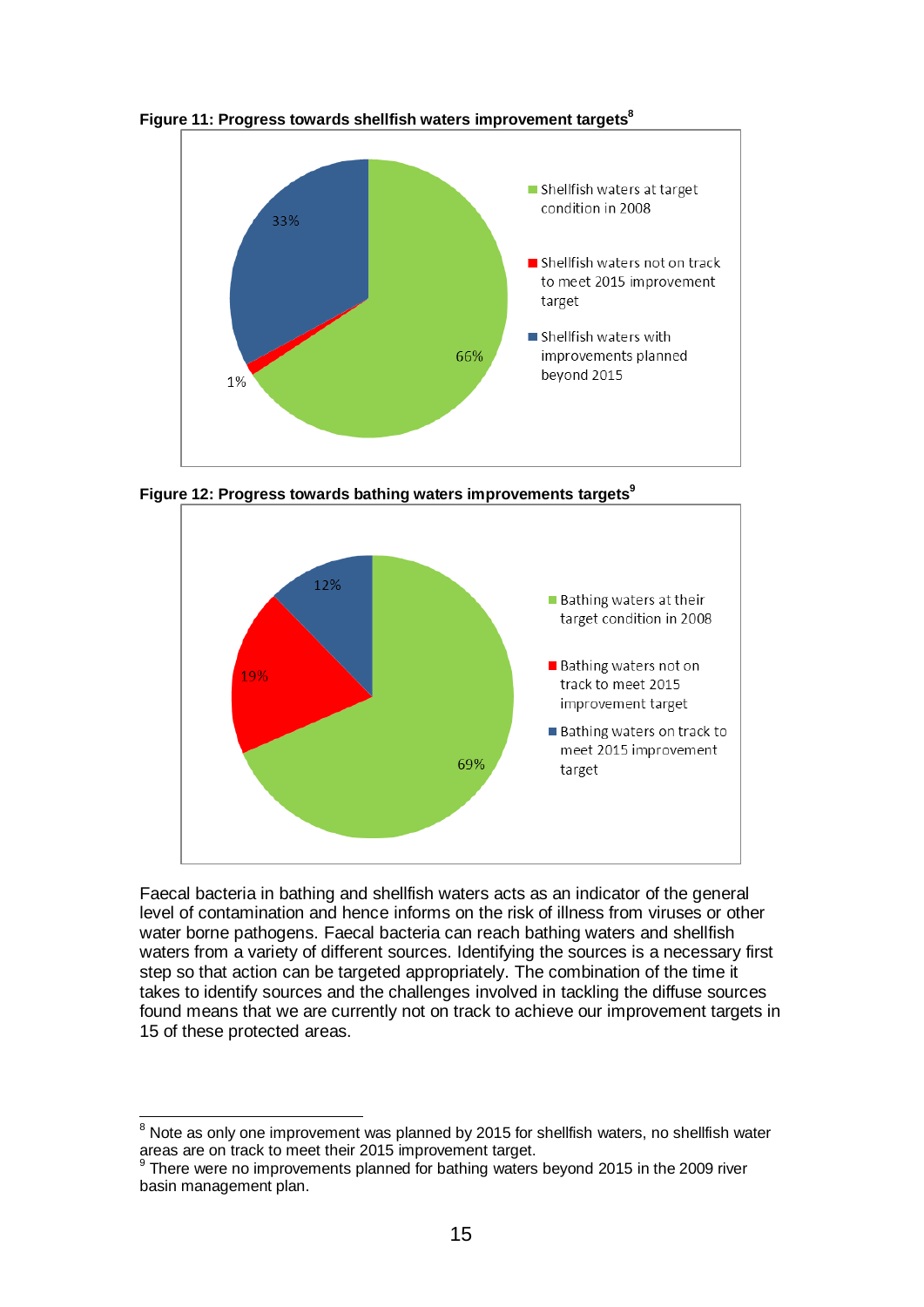



Of the 11 Natura sites with planned improvements, we are not on track at five of these sites to meet improvements for 2015. For two of these sites, the primary reason is a delay in meeting measures to address impacts to the physical condition of the water environment in the protected area. For one site we are not on track due to diffuse pollution pressures and for two of the five sites, delayed progress is due to both physical condition and diffuse pollution pressures. The challenges associated with managing these pressures are outlined in Section 5.

## **4.6 Summary of progress on improvement targets**

In the first river basin plan we set the objective that 71% of water bodies would be in a good or better condition by 2015. Our most recent classification results indicate that 67% of water bodies were in a good or better condition at the end of 2012. We will continue to make progress for the remainder of the cycle; however our assessments indicate that it is unlikely we will reach our goal by 2015.

We are making significant progress in areas where regulatory controls exist to reduce pressures to the water environment e.g. abstraction of water and point sources of pollution. For other pressures, particularly those driven by land use, we need to increase our efforts and adapt our existing approaches to sufficiently address key issues such as rural diffuse pollution and restoring habitats damaged by building, maintenance and engineering works.

Our understanding of the environment has significantly improved during this first cycle of river basin planning. We have uncovered more pressures on the water environment but gaps remain in our understanding. For example, identifying relative sources of pollution is essential to enable us to target investment to more effectively tackle point source and diffuse pressures. Improving our understanding of the physical condition of the water environment is also priority. This is a substantial task and an appropriately targeted and phased approach will be required.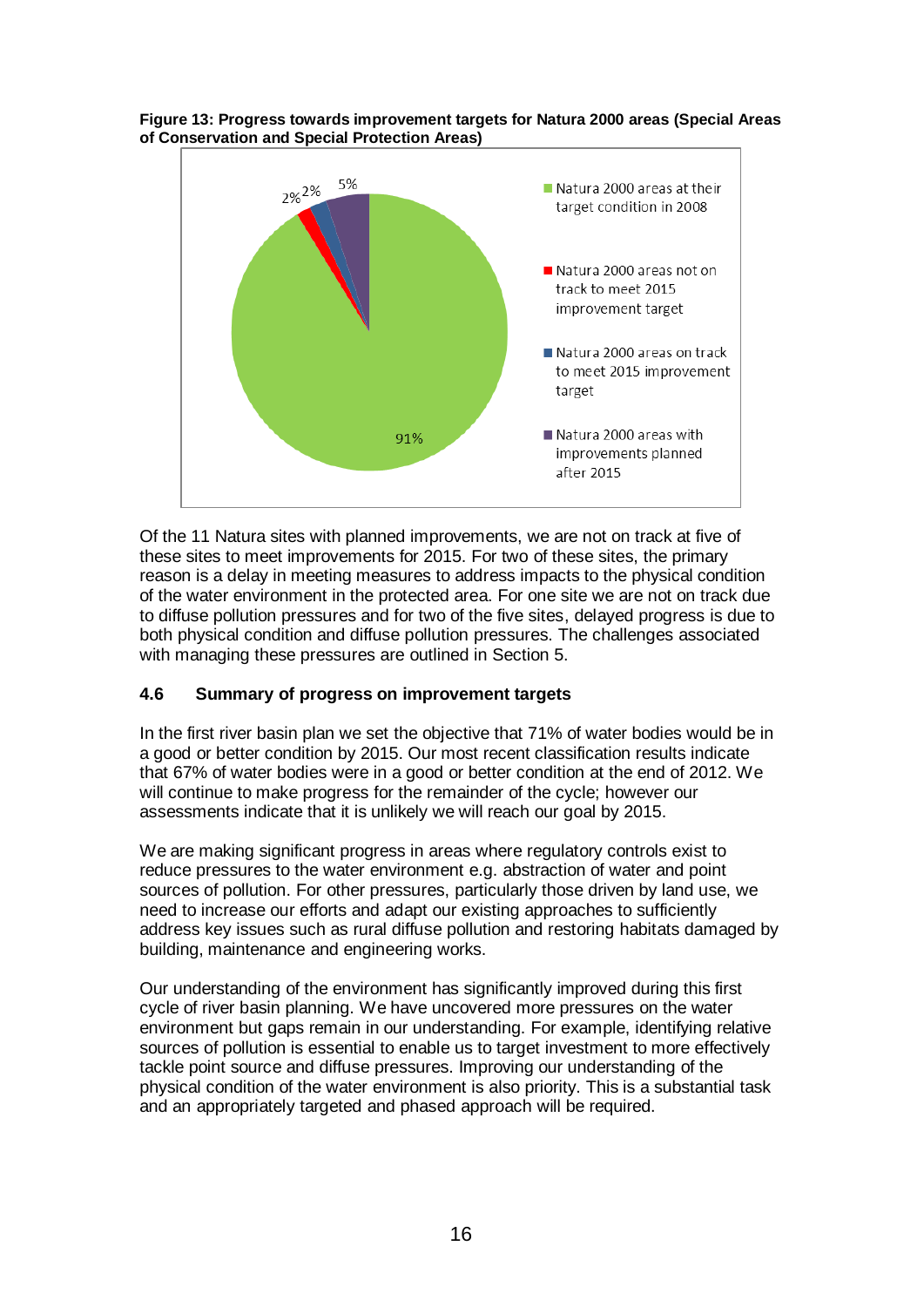## **5. Significant water management challenges**

#### **5.1 Current and future challenges**

The implementation of the first river basin management plan has provided valuable experience of working in partnership to tackle a wide range of pressures. The task for the second and third cycles will involve making a number of improvements to water bodies in the Scotland river basin district. This includes a large number of improvements for sewage discharges, public water supply and hydropower, for which steps are in place through licensing controls. We must limit the risk of deterioration by pressures such as INNS, for which plans are now in place to control their arrival and spread through the INNS supplementary plan<sup>10</sup>, which sets out the key responsible authorities and actions for controlling INNS in the water environment.

We must also look beyond our 2027 targets to identify future challenges that may impact on our ability to sustainably manage the water environment in the long term $^{11}$ . Climate change is likely to have an impact on both temperature and the amounts and frequency of rainfall and hence on the water environment. If we take no action to mitigate the effects, SEPA estimates that by 2050 around 8% of water bodies in the Scotland river basin are unlikely to be able to support current rates of water abstraction without their ecological status deteriorating. Climate change is also expected to lead to significant shifts in agricultural land uses, notably the conversion of grassland to arable farming as climate warms and summers become drier. Increases in the extent of arable farming combined with predicted seasonal changes in rainfall and temperature may impact on the water environment. Adoption of land management practices resilient to climate change could help mitigate risks.

Although we are now making progress at reducing a number of pressures on the water environment, our assessments have informed the identification of a range of issues limiting our ability to make all the necessary improvements. We consider these to be the most significant management challenges to achieving our objectives for 2015 and beyond. They are significant because to address them requires a step change in how we target our efforts and the funding available for improvements, or a new approach to how we reduce the pressures. The latter may require enhancements to the policy framework that underpins river basin management, including through making additional provisions in legislation. These significant water management challenges are:

 $\bullet$ rural diffuse pollution;

<u>.</u>

- impacts on the physical condition of the water environment;  $\bullet$
- toxic substances and urban diffuse pollution;
- water pollution caused by land contamination.

We now discuss each of our significant water management challenges and propose potential new options for future management. We are seeking your feedback on these new options.

 $10$ Managing Invasive Non-Native Species in Scotland's Water Environment: A Supplementary Plan to the River Basin Management Plans is available on

[http://www.sepa.org.uk/water/river\\_basin\\_planning/implementing\\_rbmp.aspx.](http://www.sepa.org.uk/water/river_basin_planning/implementing_rbmp.aspx) <sup>11</sup> [http://www.crew.ac.uk/publications/potential-risks-water-quality-diffuse-pollution-driven](http://www.crew.ac.uk/publications/potential-risks-water-quality-diffuse-pollution-driven-future-land-use-and-climate-chan)[future-land-use-and-climate-chan](http://www.crew.ac.uk/publications/potential-risks-water-quality-diffuse-pollution-driven-future-land-use-and-climate-chan)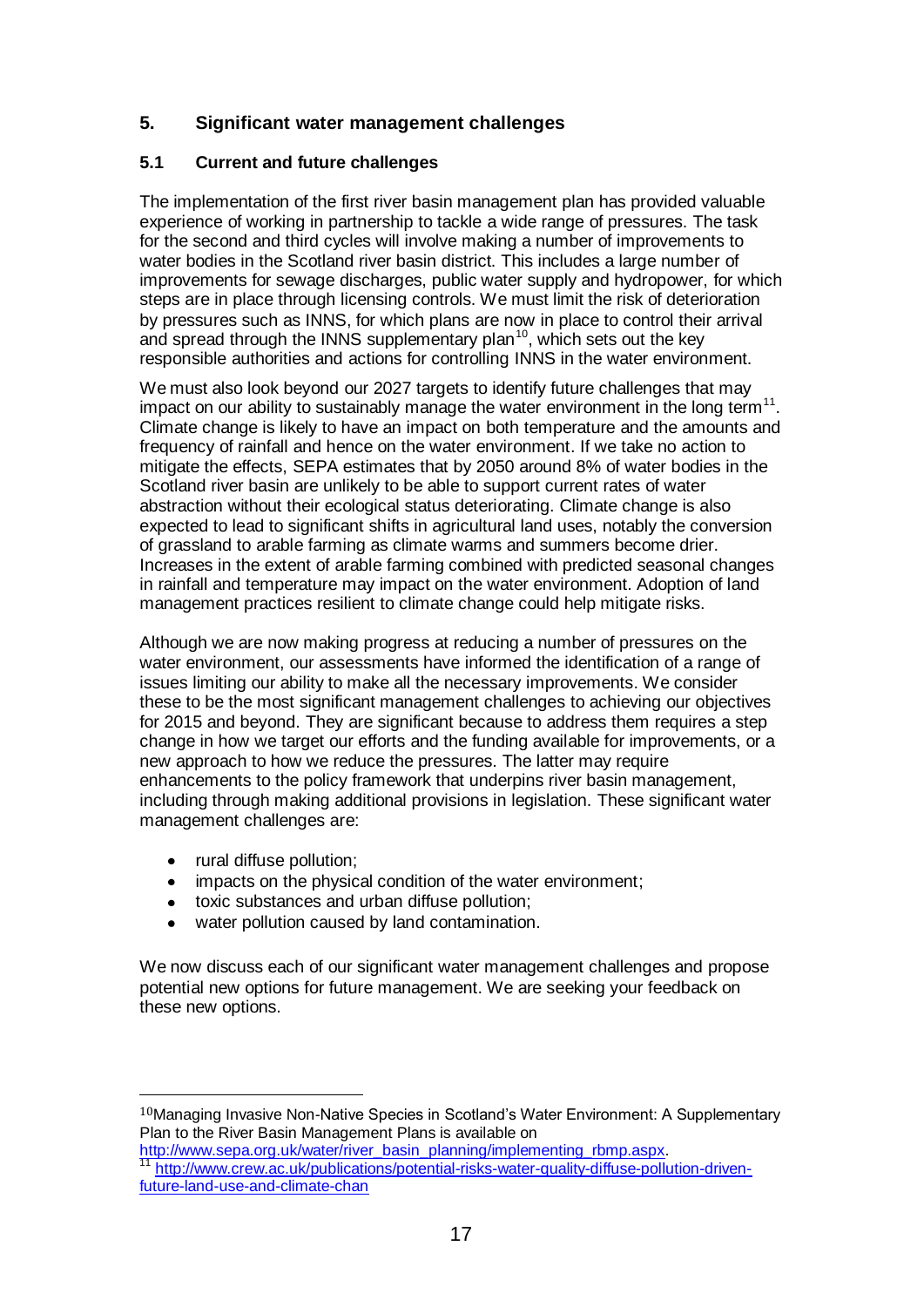## **5.2 Rural diffuse pollution**

Tackling diffuse pollution can benefit rural businesses as well as improving the health of aquatic ecosystems. The first river basin management plan initiated a programme of focused effort and partnership work to tackle diffuse pollution in 12 prioritised river catchments. Improvements to protected areas have been drivers for prioritisation for many of these catchments. To date, SEPA has led work to survey 5,600km of rivers in these catchments and undertaken 1,270 farm visits. Around 2,500 further farms are scheduled to be visited before the end of 2015. SEPA estimates that around 75% of the farms visited have taken steps to help reduce pollution risks, including taking up funding available under the Scottish Rural Development Programme.<sup>12</sup>Scottish Water and SNH have also been involved in catchments projects where diffuse pollution is an issue.

It has become clear from our efforts to date that farming practices contributing to pollution are more numerous and widespread than we originally estimated and there are many different potential sources of pollution on every farm. It is taking longer than we anticipated to gain improved understanding of pollution risks and to work with land managers to reduce these risks. Adopting basic good environmental practice is the first necessary step; however, further, targeted measures may be required in some cases to achieve our targets.

We believe the approach across the basin by all involved is on the right track. However, to meet the scale of the challenge, we need to build on and expand this approach. Some possible future options for doing this include:

- Increased engagement with land managers to help them identify what they can do, and where, to reduce pollution risks. Experience indicates that practical advice is the most important factor in determining whether the right actions are taken in the right places.
- Re-prioritising how funding support is targeted so that land managers can take appropriate actions over and above basic good environmental practice. For example, to control pollution from nutrients in some water bodies, options such as creating woodland buffers or wetlands to help intercept pollutants may be needed.
- Building on and extending our partnership approach with land managers to  $\bullet$ ensure provision of coordinated and integrated advice and support e.g. the Sustainable Land Management Incentive Scheme introduced by Scottish Water in 2013.<sup>13</sup>
- Exploring options to reduce phosphorus additives in livestock feed.
- Coordination of activities to ensure that we manage pressures from other sources of rural diffuse pollution, for example, forestry and septic tanks.
- Embedding understanding of how to mitigate diffuse pollution risks in training  $\bullet$ and education courses for land managers, such as those run by the Scottish Agricultural College. This will foster good practice for the next generation of farmers and those undertaking further training and education.

<u>.</u>

<sup>&</sup>lt;sup>12</sup>[www.sepa.org.uk/water/diffuse\\_pollution.aspx](file:///C:/Documents%20and%20Settings/vanessa.kind/Local%20Settings/Temporary%20Internet%20Files/SWMI/CCCF%20report%20template/Local%20Settings/Documents%20and%20Settings/vanessa.kind/Local%20Settings/Temporary%20Internet%20Files/OLK24/www.sepa.org.uk/water/diffuse_pollution.aspx)

<sup>13</sup>[www.scottishwater.co.uk/about-us/corporate-responsibility/sustainable-land-management](file:///C:/Documents%20and%20Settings/vanessa.kind/Local%20Settings/Temporary%20Internet%20Files/SWMI/CCCF%20report%20template/Local%20Settings/Documents%20and%20Settings/vanessa.kind/Local%20Settings/Temporary%20Internet%20Files/OLK24/www.scottishwater.co.uk/about-us/corporate-responsibility/sustainable-land-management)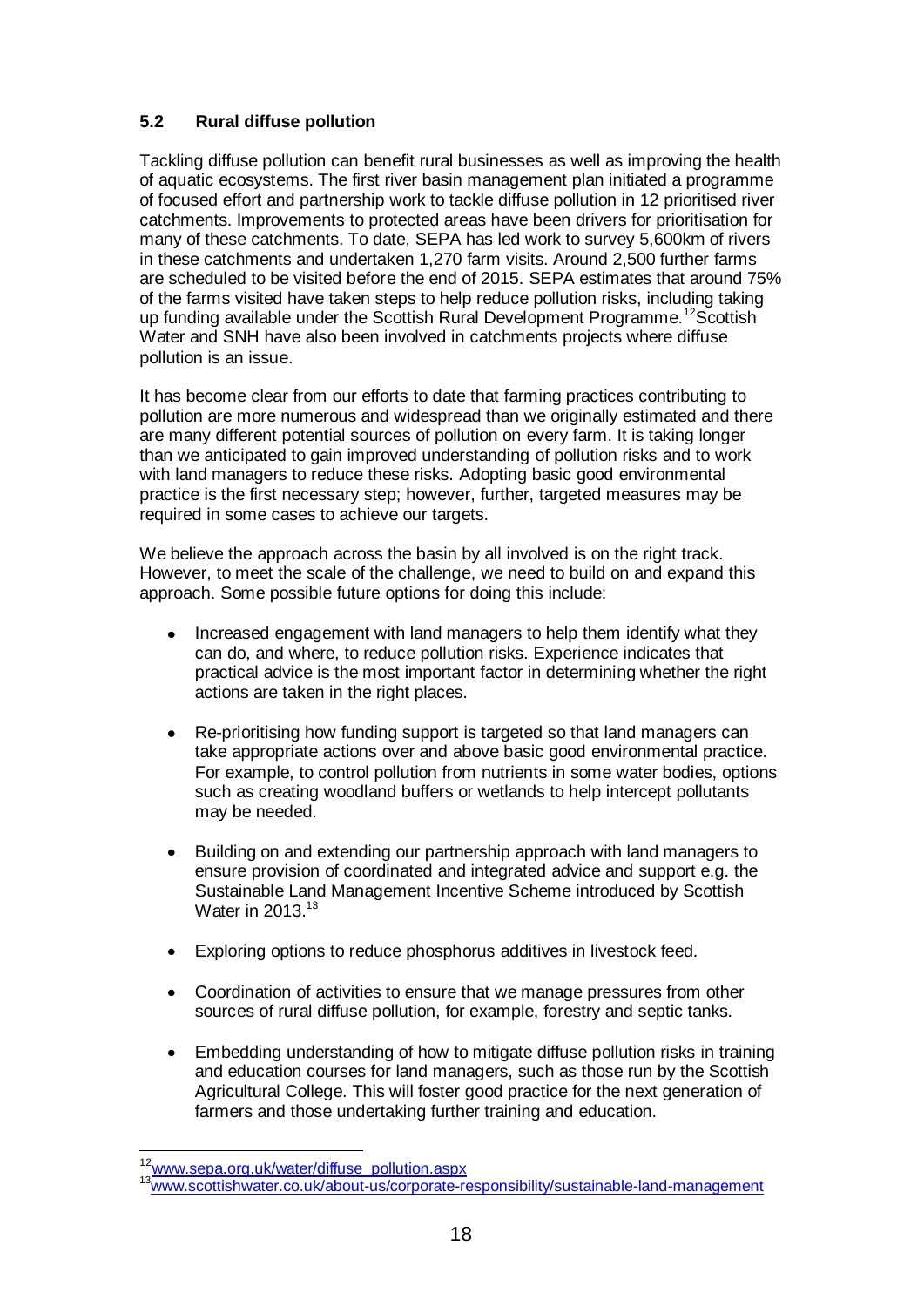## **Question 1A:**

**What are your views on the options suggested for meeting the challenge posed by rural diffuse pollution?** 

#### **Question 1B:**

**Do you have any further suggestions for how this challenge can be addressed?**

#### **5.3 Impacts on the physical condition of the water environment**

The condition of the beds, banks and shores of 22% of our rivers, estuaries and coastal waters has been adversely affected by a wide range of historical and current land uses and by pressures such as overgrazing of bankside vegetation. Fish migration has also been limited in some rivers by barriers to migration, such as dams.

Since the publication of the river basin plan in 2009, we have:

- developed and published a Restoration Supplementary Plan<sup>14</sup>, setting out our  $\bullet$ strategy for improving the physical condition of water bodies;
- $\bullet$ established and used a restoration fund administered by SEPA to encourage and support projects to reinstate fish passage and improve damaged habitats;
- identified barriers to fish migration and prioritised these for action<sup>15</sup>:
- set up pilot projects to demonstrate combining restoration of habitats and flood risk reduction in three river catchments, the Glazert Water, River Dee and the River South Esk.

Securing targeted action to restore degraded habitats has proved particularly challenging. Most importantly, we lack a structured delivery framework to achieve improvements to physical condition. Our understanding of the extent of alterations to the physical condition of water bodies is still developing. Designing effective improvements can take time because of the need to consider the implications of any changes in a catchment context. Action on the ground requires the support and agreement of land managers. Identifying opportunities for, and then negotiating partnership projects, takes time.

Some possible options for meeting the challenge include:

- Developing an effective delivery framework building on the restoration plan.
- Expanding the amount of engagement work aimed at identifying opportunities for, and securing partnership initiatives to deliver, improvements to the physical condition of water bodies.

 $\overline{a}$  $14$  ['Improving the physical condition of Scotland's water environment'](http://www.sepa.org.uk/): [http://www.sepa.org.uk/water/river\\_basin\\_planning/implementing\\_rbmp.aspx](http://www.sepa.org.uk/water/river_basin_planning/implementing_rbmp.aspx) <sup>15</sup> This work was undertaken by SEPA and the Rivers and Fisheries Trusts for Scotland (RAFTS)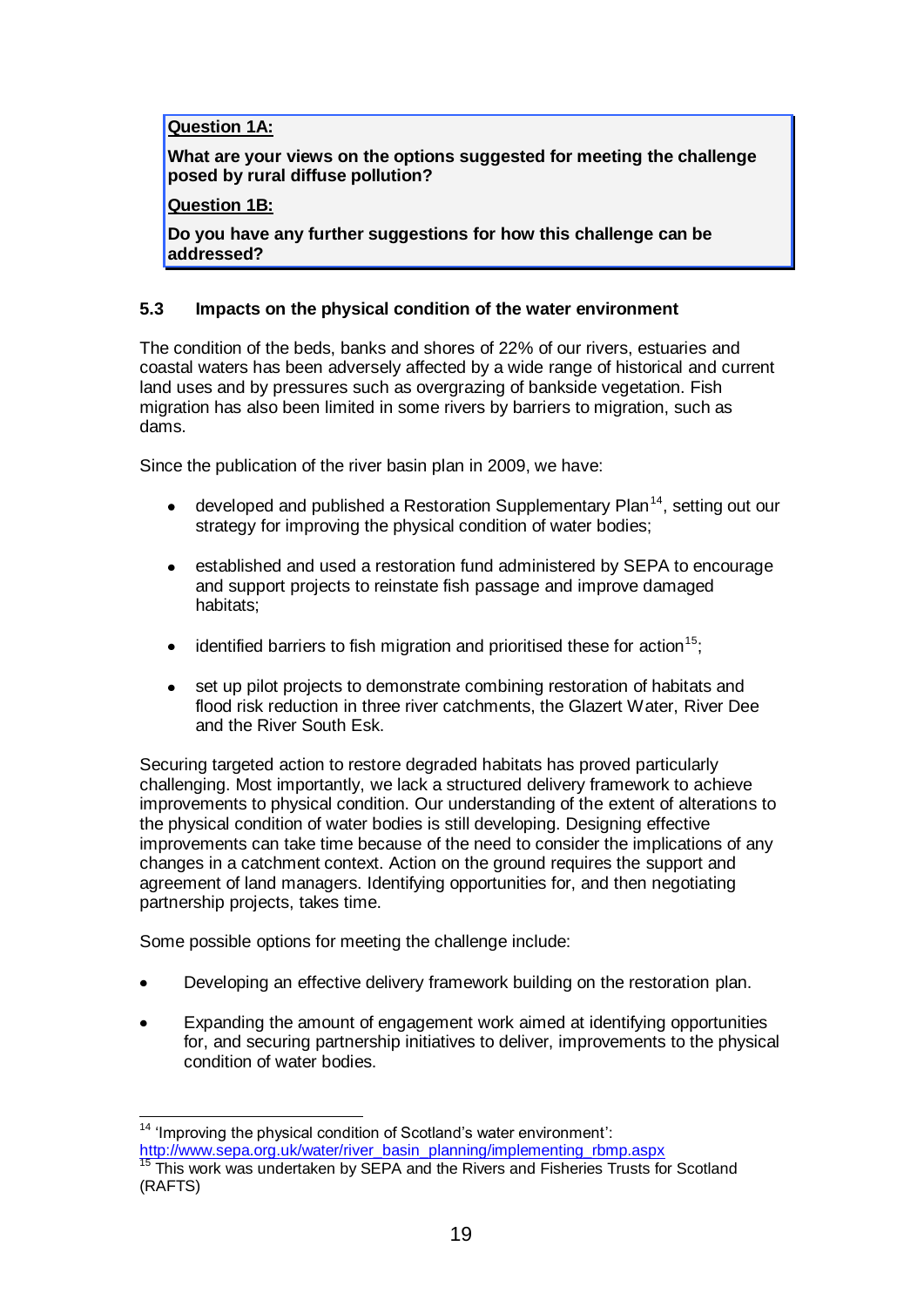- Taking forward a more integrated, partnership approach between responsible authorities and other public bodies that links our goals for the water environment with wider goals for biodiversity; woodland creation; fisheries; flood risk management; urban regeneration; and green-space and green network provision in and around our towns and cities.
- Working with those responsible for the management of built structures in the water environment (such as road and rail crossings, etc) to embed environmental improvements into the maintenance programmes for those structures.
- Increasing the amount of support and funding available for making improvements.

#### **Question 2A:**

**What are your views on the options suggested for meeting the challenge posed by changes to the physical condition of the water environment?** 

#### **Question 2B:**

**Do you have any further suggestions for how this challenge can be addressed?**

## **5.4 Toxic substances and urban diffuse pollution**

SEPA's latest assessment of the state of the water environment identified around 2% of water bodies as being at worse than good status because of unacceptably high concentrations of toxic pollutants. For the majority of these, the pollutant concerned was ammonium. Only a small number were assessed as worse than good because of other, more persistent and hazardous pollutants. However, recent detailed risk assessments by the Environment Agency indicate that national monitoring programme results may be significantly underestimating the number of waters at risk from certain toxic pollutants, most significantly for a group of pollutants known as poly aromatic hydrocarbons and a group known as brominated diphenylethers. We have also agreed an ambitious objective of phasing out emissions, discharges and losses of a number of the most hazardous pollutants. Achieving this latter goal for such pollutants, which are produced from a wide range of sources and ubiquitous in the environment, presents a serious challenge. Nevertheless, by combining action to reduce losses at source and improvements to urban drainage systems, we think significant reductions in pollution can be achieved.

Run-off from roads and other urban surfaces is an important route into the water environment for most of the pollutants of concern. In contrast to traditional drainage systems, sustainable urban drainage systems (SUDS) can be effective at trapping or even treating the pollutant. To make use of this and make progress towards achieving our objectives, we will need to retrofit SUDS onto existing drainage systems with the most polluting outfalls where practical. SUDS also have the joint benefit of reducing flood risk from surface water flooding. The flood risk management planning process has identified areas where Surface Water Management Plans should be produced. These are likely to identify actions such as SUDS and green networks to reduce flood risk that will also reduce pollution to the water environment.

Tables 4a-e identify the key chemicals of concern, due to their toxicity to both humans and wildlife, and outline possible options for future management.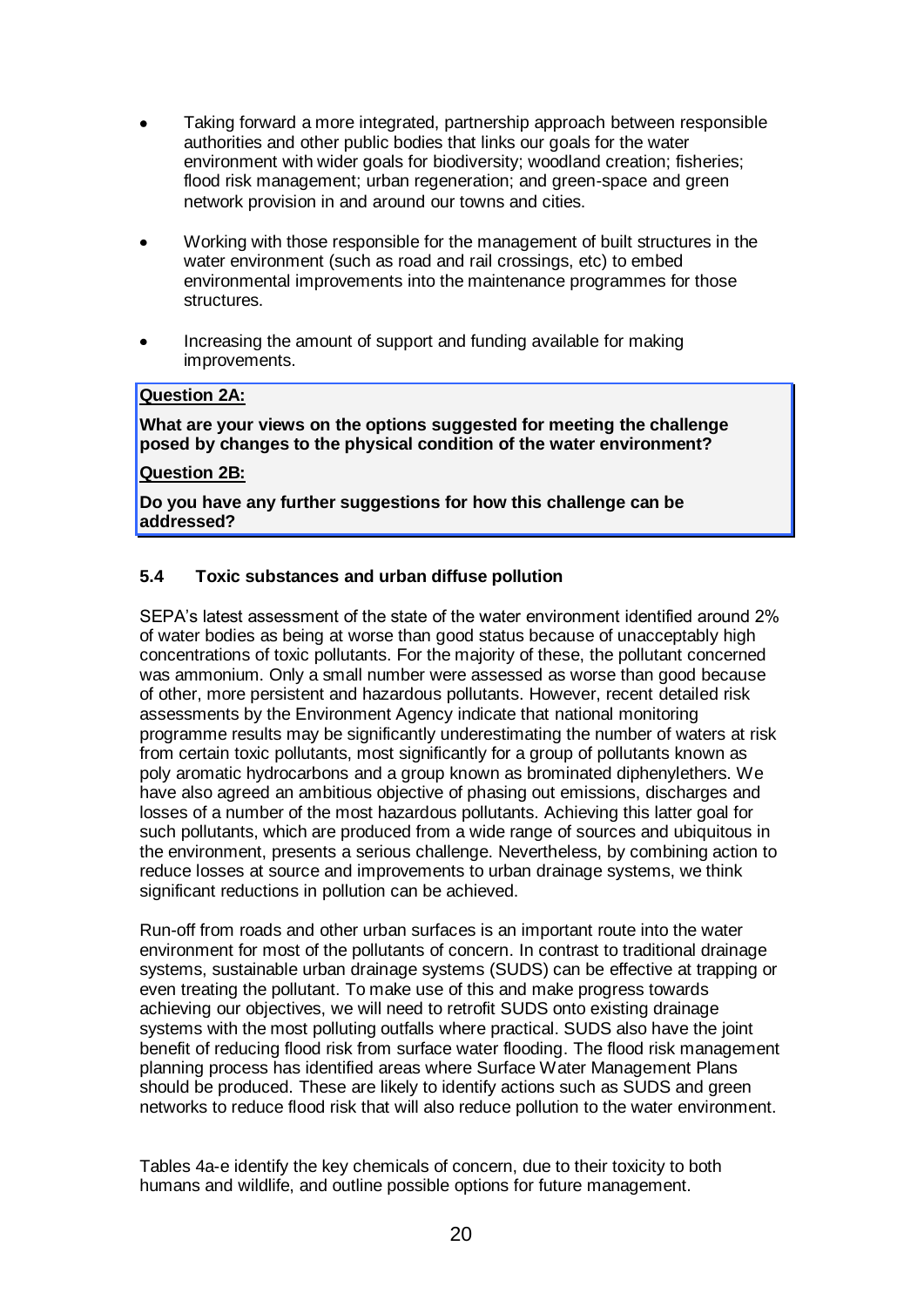| Table 4: Toxic substances of concern in the Scotland river basin district |
|---------------------------------------------------------------------------|
| <u>Ani Promingtod diphonylathers (PDPE)</u>                               |

| 4a: Brominated diphenylethers (BDPE)                        |                                                                                                                     |                                                                                                                                                       |                                                                                                                                                                                                                      |  |
|-------------------------------------------------------------|---------------------------------------------------------------------------------------------------------------------|-------------------------------------------------------------------------------------------------------------------------------------------------------|----------------------------------------------------------------------------------------------------------------------------------------------------------------------------------------------------------------------|--|
| Where do<br>they come<br>from?                              | How are they<br>released into<br>the water<br>environment?                                                          | What are the<br>challenges to<br>achieving our<br>targets?                                                                                            | What options are there for a step<br>change in our approach to<br>meeting the challenge?                                                                                                                             |  |
| Used to<br>prevent<br>the spread<br>of fires in<br>many     | Treated items<br>will shed<br>particles, which<br>mix into<br>household dust                                        | Numerous small<br>sources make source<br>control difficult<br>The most                                                                                | Controls on imports could be<br>explored<br>Focus could be directed to<br>controlling emissions from                                                                                                                 |  |
| household<br>goods -<br>from<br>cushions<br>to<br>computers | - and most of<br>this ends up in<br>sewers via our<br>washing<br>machines, or by<br>being mixed in<br>with rainfall | bioaccumulative forms<br>have been banned<br>and other forms<br>restricted in the EU<br>but are still being<br>produced and used<br>elsewhere and can | electronic waste dismantling plants<br>which are likely to be large sources<br>Improved control over disposal of<br>waste sofas and textiles could be<br>explored                                                    |  |
|                                                             | Particles can be<br>released if the<br>item is recycled                                                             | come in to the country<br>in imported goods<br>Removal from<br>wastewater with<br>current technology is<br>extremely expensive                        | Sustainable Urban Drainage<br>Systems (SUDS) which remove<br>particulates could help reduce<br>proportion from urban run-off<br>although this does not address the<br>problem of household/industrial<br>wastewater) |  |

**Question 3a**

**What are your views on the options proposed for BDPE?**

| <b>4b: Mercury and Cadmium</b>                                                                                                                                                                                                           |                                                                                                                                                                                       |                                                                                                                                                                                                                                                                                          |                                                                                                                                                                                                                                                                               |
|------------------------------------------------------------------------------------------------------------------------------------------------------------------------------------------------------------------------------------------|---------------------------------------------------------------------------------------------------------------------------------------------------------------------------------------|------------------------------------------------------------------------------------------------------------------------------------------------------------------------------------------------------------------------------------------------------------------------------------------|-------------------------------------------------------------------------------------------------------------------------------------------------------------------------------------------------------------------------------------------------------------------------------|
| Where do they come<br>from?                                                                                                                                                                                                              | How are they<br>released into<br>the water<br>environment<br>7                                                                                                                        | What are the<br>challenges to<br>achieving our<br>targets?                                                                                                                                                                                                                               | What options are<br>there for a step<br>change in our<br>approach to meeting<br>the challenge?                                                                                                                                                                                |
| Mercury is used in<br>dentistry, batteries,<br>paints and fluorescent<br>lights. A legacy remains<br>from historical use in<br>thermometers<br>Cadmium is used in<br>batteries, pigments,<br>stabilizers and<br>agricultural fertilisers | Mercury<br>enters the<br>wastewater<br>network and<br>through<br>industrial point<br>sources<br>Cadmium<br>enters the<br>water<br>environment<br>diffusely<br>through land<br>run-off | Due to current use and<br>legacy of these<br>chemicals in existing<br>products, the goal of<br>ceasing emissions,<br>losses and discharges<br>to the water<br>environment will be<br>very challenging<br>Removal from<br>wastewater with<br>current technology is<br>extremely expensive | Discussions are<br>ongoing in the EU<br>regarding banning<br>mercury in dental<br>amalgam, cadmium in<br>agricultural fertilisers<br>and button cell<br>batteries containing<br>both chemicals<br>SUDS could help to<br>remove the sediments<br>to which these metals<br>bind |
|                                                                                                                                                                                                                                          |                                                                                                                                                                                       |                                                                                                                                                                                                                                                                                          |                                                                                                                                                                                                                                                                               |

**Question 3b**

**What are your views on the options proposed for Mercury and Cadmium?**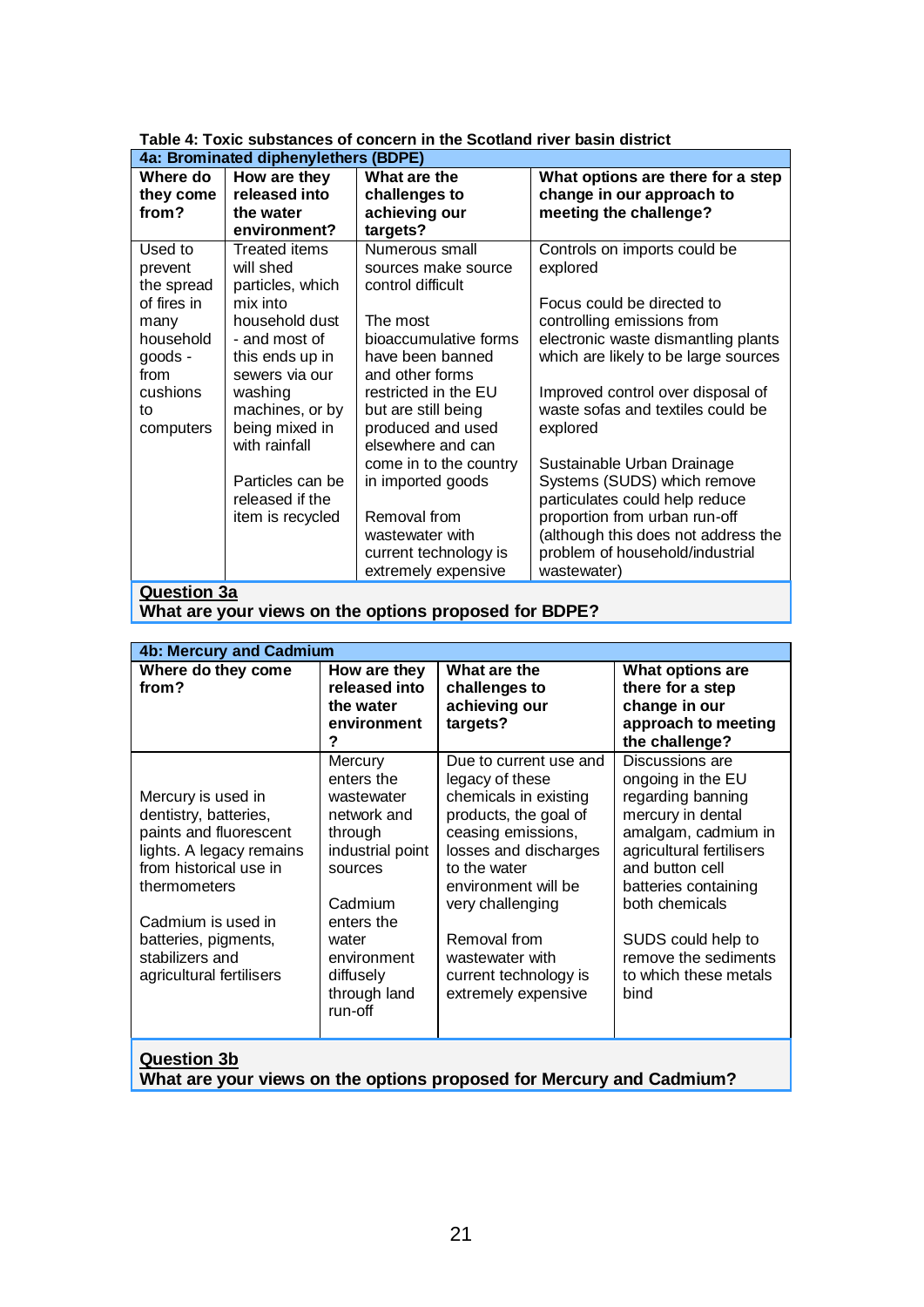| 4c: Polyaromatic Hydrocarbons (PAHs) |                   |                   |                                        |
|--------------------------------------|-------------------|-------------------|----------------------------------------|
| Where do they                        | How do they       | What are the      | What options are there for a step      |
| come from?                           | get into the      | challenges to     | change in our approach to              |
|                                      | water             | achieving our     | meeting the challenge?                 |
|                                      | environment?      | targets?          |                                        |
| Found naturally                      | Particles enter   | Because so        | Re-design and retrofit of SUDS to      |
| in oil and coal                      | the water         | many sources      | trap and breakdown PAHs in urban       |
|                                      | environment       | exist, the        | run-off                                |
| Produced from                        | mainly through    | substance is      |                                        |
| burning                              | urban run-off     | found nearly      | Integration with policies for reducing |
| substances                           | though a small    | everywhere,       | air pollution through better traffic   |
| containing                           | percentage        | making source     | management to reduce particulates      |
| carbon, such as                      | enters through    | control difficult | from vehicles                          |
| petrol, diesel,                      | wastewater        |                   |                                        |
| natural gas,                         | discharges and    | The goal of       | Work with manufacturers to reduce      |
| coal, wood,                          | directly from the | ceasing all       | pollutants at source, for example      |
| stubble, heather                     | atmosphere        | emissions,        | from vehicle emissions and tyres       |
| and plastics                         |                   | losses and        |                                        |
|                                      | Significant       | discharges of     | Work with roads authorities to look    |
| Formed in the                        | levels have built | this substance    | at targeted maintenance sweeping       |
| manufacture of                       | up from historic  | will be very      | of roads and emptying of gully pots    |
| coke                                 | use               | challenging       | on roads with high usage               |
|                                      |                   |                   |                                        |

#### **Question 3C**

**What are your views on the options proposed for PAHs?**

| 4d: Nonylphenol                                                                                                               |                                                                                                                                                                              |                                                                                                                                                                                                                                                                                                                       |                                                                                                                                                                                                                                                                                                                                                                         |
|-------------------------------------------------------------------------------------------------------------------------------|------------------------------------------------------------------------------------------------------------------------------------------------------------------------------|-----------------------------------------------------------------------------------------------------------------------------------------------------------------------------------------------------------------------------------------------------------------------------------------------------------------------|-------------------------------------------------------------------------------------------------------------------------------------------------------------------------------------------------------------------------------------------------------------------------------------------------------------------------------------------------------------------------|
| Where does<br>it come<br>from?                                                                                                | How is it<br>released into<br>the water<br>environment?                                                                                                                      | What are the challenges<br>to achieving our<br>targets?                                                                                                                                                                                                                                                               | What options are there for a<br>step change in our approach<br>to meeting the challenge?                                                                                                                                                                                                                                                                                |
| Used in<br>production<br>of resins,<br>plastics,<br>stabilizers<br>and<br>industrial<br>surfactants,<br>including<br>clothing | The substance<br>enters the<br>water<br>environment<br>mainly through<br>urban run-off<br>though a<br>proportion<br>enters through<br>commercial<br>wastewater<br>discharges | There are many sources<br>for this substance and it<br>is used in a large number<br>of products, making<br>source control difficult<br>The goal of ceasing all<br>emissions, losses and<br>discharges of this<br>substance will be very<br>challenging<br>Wastewater treatment<br>costs for the substance<br>are high | Control of imported products<br>containing the substance could<br>be explored<br>International negotiations for<br>ceasing use in products where<br>restrictions are not in place<br>should be explored<br>Treatment at end of pipe is<br>possible by SUDS for surface<br>water run-off and wastewater<br>treatment for contaminated<br>trade effluents (though costly) |
| <b>Question 3D</b><br>What are your views on the options proposed for Nonylphenol?                                            |                                                                                                                                                                              |                                                                                                                                                                                                                                                                                                                       |                                                                                                                                                                                                                                                                                                                                                                         |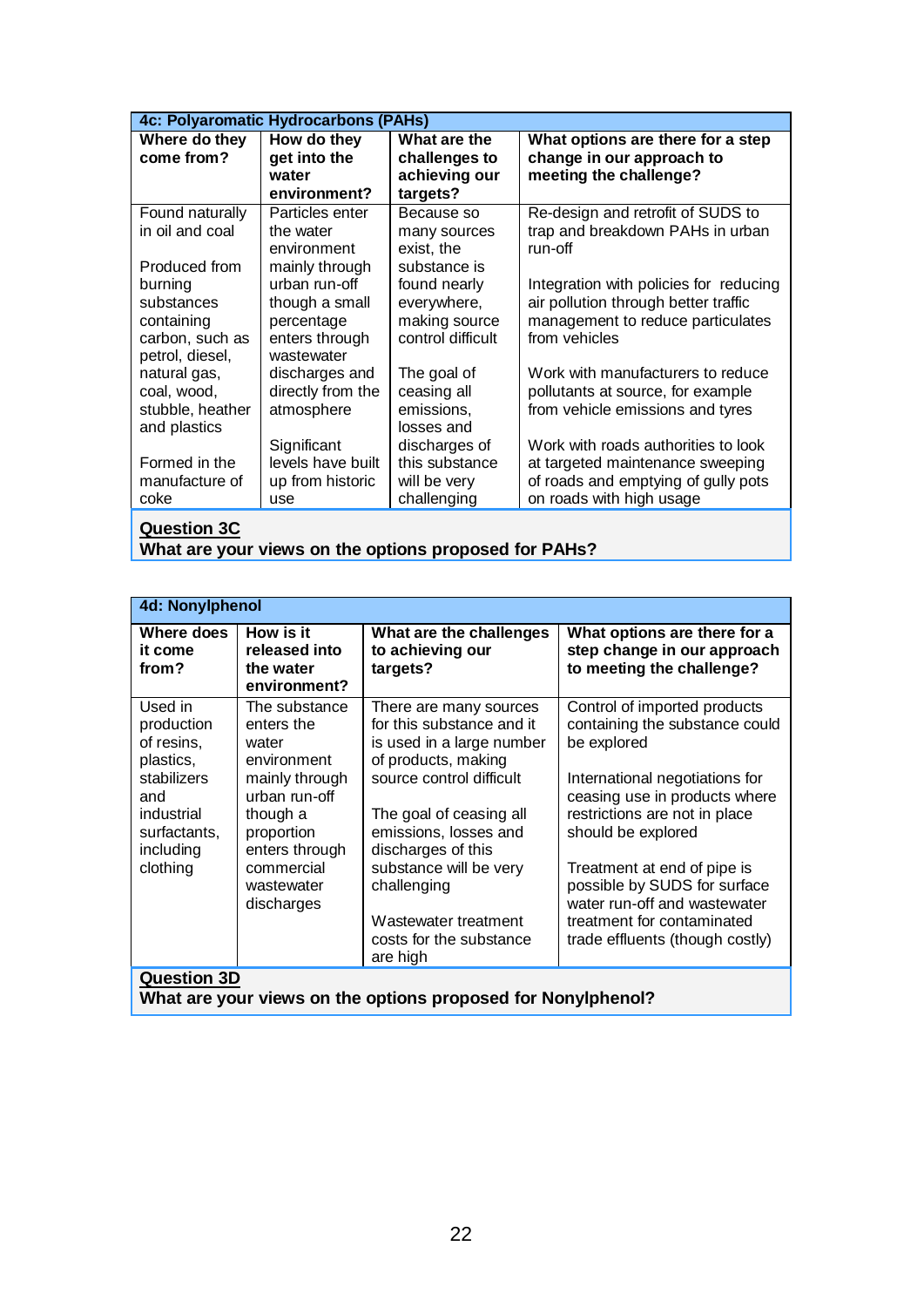| 4e: Di(2-ethylhexyl)phthalate (DEHP)                                                                                  |                                                                                                                                        |                                                                                                                                                                                         |                                                                                                                                                     |  |
|-----------------------------------------------------------------------------------------------------------------------|----------------------------------------------------------------------------------------------------------------------------------------|-----------------------------------------------------------------------------------------------------------------------------------------------------------------------------------------|-----------------------------------------------------------------------------------------------------------------------------------------------------|--|
| Where does it<br>come from?                                                                                           | How is it<br>released into the<br>water<br>environment?                                                                                | What are the challenges<br>to achieving our targets?                                                                                                                                    | What options are<br>there for a step<br>change in our<br>approach to meeting<br>the challenge?                                                      |  |
| Used as a<br>plasticiser (to<br>make plastics<br>more flexible)<br>Applications<br>include vehicle<br>parts, soles of | By far the greatest<br>source is diffuse,<br>from road surface<br>run-off and urban<br>areas<br>A smaller portion<br>enters from point | There are many sources<br>for this substance and it is<br>used in a large number of<br>products, making source<br>control difficult<br>The goal of ceasing all<br>emissions, losses and | Work with other<br>countries on targeted<br><b>EU</b> controls<br>Work with<br>manufacturers to<br>encourage the use of<br>alternative plasticisers |  |
| shoes, window<br>and door<br>sealants, roofing<br>materials and<br>traffic                                            | sources, including<br>domestic and<br>commercial<br>wastewaters                                                                        | discharges of this<br>substance will be very<br>challenging<br>Most treatment works                                                                                                     | in products presenting<br>most risk to the<br>environment<br>Treatment via SUDS                                                                     |  |
| signs/cones<br><b>Question 3E:</b>                                                                                    |                                                                                                                                        | cannot effectively remove<br>this substance<br>What are your views on the range of options proposed for DEHP?                                                                           | for roads, especially<br>those deemed high risk<br>due to high volume of<br>traffic                                                                 |  |

SEPA has calculated a **baseline inventory**<sup>16</sup> of toxic substances of concern in the environment for the Scotland river basin district. We intend to maintain and update this inventory to assist in monitoring our compliance with the legislative requirements. Further data gathering and changes to monitoring approaches, for example by measuring an increased range of substances in ecosystems, will improve SEPA's understanding of the environmental risks and challenges ahead.

#### **Question 3F:**

**Do you have additional suggestions for management options for these substances?**

#### **Question 4:**

 $\overline{a}$ 

**Do you have suggestions for how we can address the wider challenges of urban diffuse pollution?**

#### **5.5 Water pollution caused by land contamination**

Land left contaminated with pollutants, for example, at old industrial sites or old fuel stations can cause damage as the pollutants slowly leach into the water environment. In a proportion of cases, the pollution is sufficiently extensive to affect the status of a water body but, in most, the impact is more localised, producing pollution hotspots in groundwater. In the Scotland river basin district, four waterbodies are currently assessed as being impacted by contaminated land however we believe that this underestimates the total number at risk. There may be as many as 65,000 sites in Scotland covering, in total, over 80,000 hectares of land

 $16$  The baseline inventory is on SEPA's river basin planning website: [http://www.sepa.org.uk/water/river\\_basin\\_planning/significant\\_issues.aspx](http://www.sepa.org.uk/water/river_basin_planning/significant_issues.aspx)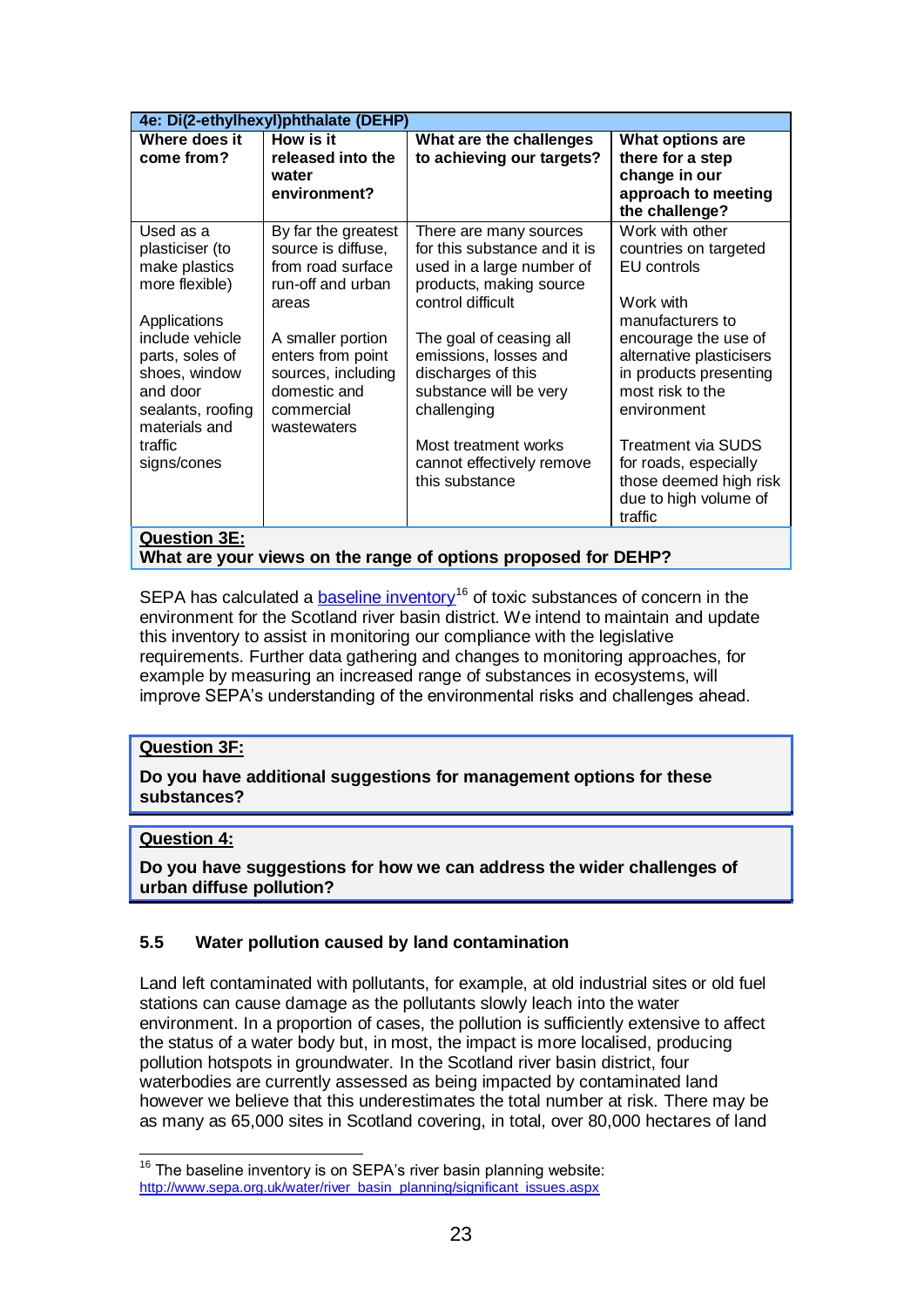that are potentially contaminated with pollutants<sup>17</sup>. While it is unlikely that all 65,000 may be impacting upon the water environment the large number of contaminated sites suggests that there are potentially many more than the four water bodies we have identified in our current assessment.

These pollutants can be harmful and may also be persistent and liable to bioaccumulate. Where we can do so without disproportionate cost, we have to prevent hazardous pollutants from getting into groundwater.

When land is re-developed, local planning authorities work with developers to ensure pollution risks from any contamination are addressed. Historic contamination can also be dealt with by the local authorities under a regulatory regime for remediating contaminated land. However, resource constraints can be a problem and the regime does not necessarily enable sites posing the most significant risk to the water environment to be prioritised for action.

Some possible options for meeting the challenge include:

- Develop our existing policy framework to ensure the river basin management process gives greater weight to contaminated land by identifying and dealing with sites that pose the greatest environmental risk. The framework should better focus SEPA's efforts to secure improvements on sites responsible for the most significant pollution problems.
- Re-prioritising funding to ensure that sites we prioritise for action can be  $\bullet$ addressed in the absence of other means of securing the necessary improvements e.g. through site re-development.
- Improving mechanisms for exchange of information between SEPA and local authorities to enable identification or flagging of sites posing the greatest risks to the water environment.

#### **Question 5A:**

**What are your views on the possible options suggested for meeting the challenge posed by contaminated land on the water environment?**

#### **Question 5B:**

**Do you have any further suggestions as to how we can meet this challenge?**

## **6. Summary and next steps**

This document has set out to achieve the following three objectives:

- A description of the current condition of the water environment in the Scotland river basin district;
- An assessment of progress towards achieving the improvement targets set for 2015;

 $\overline{a}$ <sup>17</sup>[http://www.sepa.org.uk/land/land\\_publications.aspx](http://www.sepa.org.uk/land/land_publications.aspx)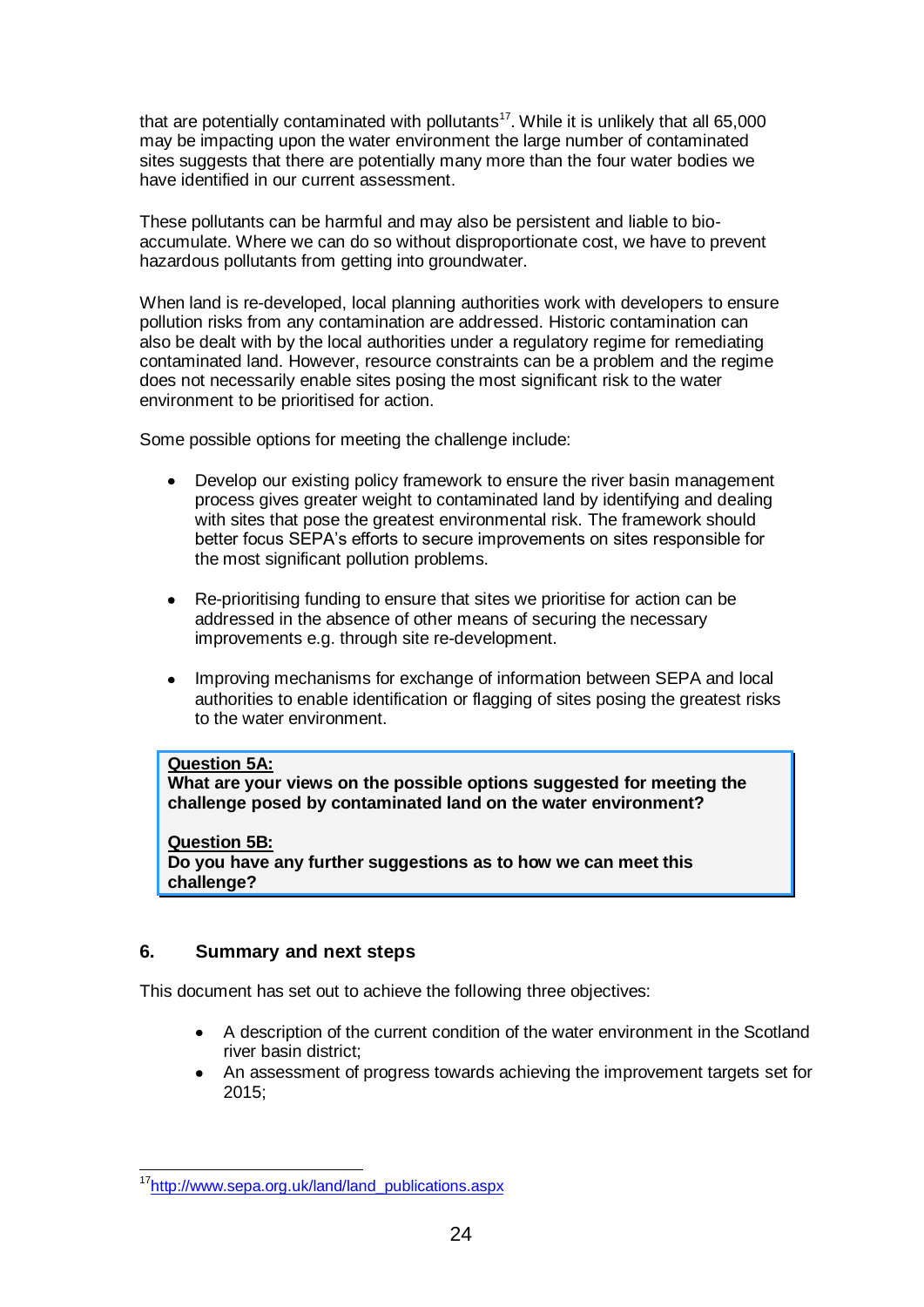Identification of the significant water management challenges we need to address in order to meet our objectives for the second and third cycles of river basin management planning.

Monitoring and analysis of the water environment of the Scotland river basin district has shown that 67% of our surface waters and groundwaters are in a good or better condition. Progress assessments indicate that the legislative framework is facilitating environmental improvements for a number of sectors. The partnership approach underpinning river basin management planning is also a key factor in achieving environmental outcomes.

Through the assessments presented in this report and in the supporting data application, the key management challenges for the second cycle of river basin planning have been identified as rural diffuse pollution, impacts on the physical condition of the water environment, toxic substances and urban diffuse pollution and contaminated land causing water pollution. For these pressures a step-change will be required in order to meet the outstanding 2015 targets and those set for 2021 and 2027.

Our aim for this consultation is to get your input on the development of our programme of measures for the significant water management challenges. Working together to identify the most appropriate actions will create a robust second plan that ensures maximum benefits to the water environment and its many users.

#### **Question 6:**

**Do you agree with our assessment of water management challenges described in this report?**

## **Question 7:**

**Are there any other areas you can contribute to for second plan development that you would like to discuss further?**

There are a number of ways to respond to this consultation:

- Using the [consultation tool](https://consultation.sepa.org.uk/cccf-scotland)<sup>18</sup> on SEPA's website;  $\bullet$
- By requesting a paper version of the response form (email rbmp@sepa.org.uk);
- $\bullet$ By writing to SEPA at SEPA RBMP Unit, Corporate Office, Castle Business Park, Stirling, FK9 4TR.

This consultation runs from 22 December 2013 to 22 June 2014 and SEPA will issue a response document by September 2014.

 $\overline{a}$ <sup>18</sup> <https://consultation.sepa.org.uk/rbmp/cccf-scotland>